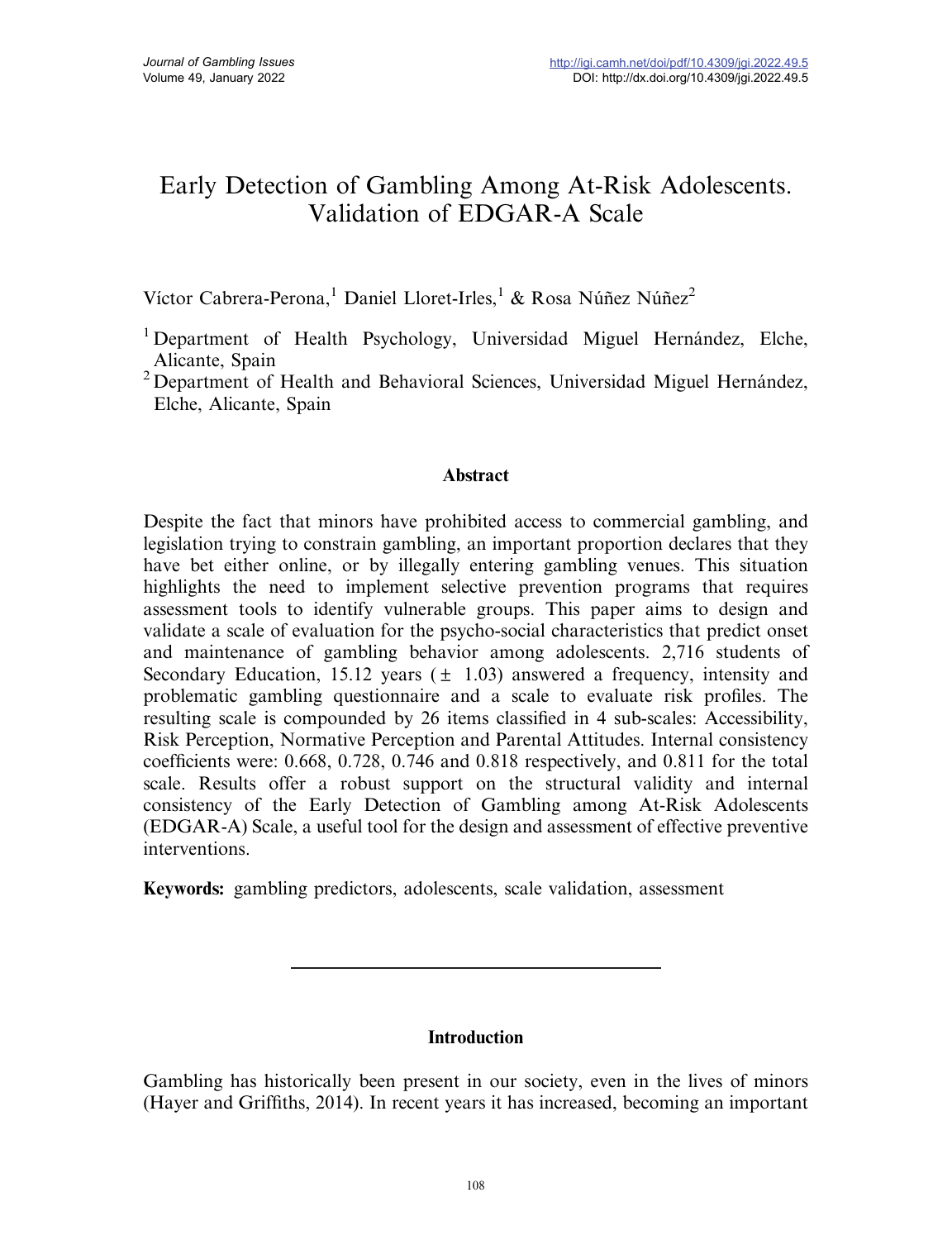problem with grave consequences both for individuals and society (Kessler et al., 2008). The Diagnostic and Statistical Manual of Mental Disorders (DSM-5; APA, 2013) recognizes, for the first time, gambling as an addictive disorder. It is estimated that between 0.4% and 3% of the population is affected by Gambling Disorder (Cox et al., 2004, Gill et al., 2006, Kessler et al., 2008, Wiebe & Cox, 2005).

Despite the fact that minors have prohibited access to commercial gambling, and legislation trying to constrain gambling, an important proportion declares that they have gambled either online, or by illegally entering gambling venues (Blinn-Pike et al., 2010; Gupta, et al., 2013). In Europe, 14% of 15–16 year old students have reported that they have gambled at some time, and 7% have done so frequently (2 or more times per month) during the last 12 months (ESPAD Group, 2016). Other studies estimate that between 0.2% and 12.3% of adolescents meet at-risk gambling criteria (Calado et al., 2017; Gonzalez-Roz et al., 2016; Miguez & Becoña, 2015).

Beyond teenage experimentation, of particular concern is the degree of loyalty once betting has started. The percentage of gamblers who start gambling as minors increases in the group of problematic gamblers. And as with other risky behaviors, such as drug use, age of onset is a good predictor of future problem behavior and addiction, retrospective studies have also associated the severity of the disorder with the age of onset (Burge et al., 2006; Ellickson et al., 2004; Jiménez-Murcia et al., 2010). In a sample of 7,121 gamblers, onset before 18 increased from 13.4% to 44.8%, from non-problem to pathological gamblers (Directorate General for the Regulation of Gambling, 2015).

This situation highlights the need to implement selective prevention programs adapted to the target population. This approach requires identifying the risk factors present in the target group. In the clinical setting, there are various screening and diagnostic instruments that provide severity index of gambling behavior. Edgren et al. (2016) find five instruments through a systematic review with studies on validity and reliability: SOGS-RA (Winters et al., 1993); DSM-IV-J / DSM-IV- (MR) -J (Fisher, 2000); MAGS (Shaffer & Labrie, 1994); CAGI (Tremblay et al., 2010); GABSA (Park & Jung, 2012). However, in the field of prevention, few tools exist to assess the risk of problem gambling.

The Stewart and Zack's (2008) Gambling Motives Questionnaire assesses enhancement and emotional coping, and the Gambling-related Cognitions Scale (GRC) (Raylu & Yian, 2004) screens for a range of cognitive bias, myths or distorted cognitions in gamblers. Neither scale evaluates predictors of gambling, rather the cognitive profiles of gamblers. The Jonsson-Abbott Scale (JAS) (Jonsson et al., 2017) seeks to identify early indicators, examine relationships between indicators and assesses their capacity to predict future problem progression. JAS has 11 items classified into three factors: (1) "Over Consumption," (2) "Gambling Fallacies," and (3) "Reinforcers."

A key objective in prevention research is to identify the risk factors that intervene in the gambling behavior of adolescents. In consequence, developing effective measures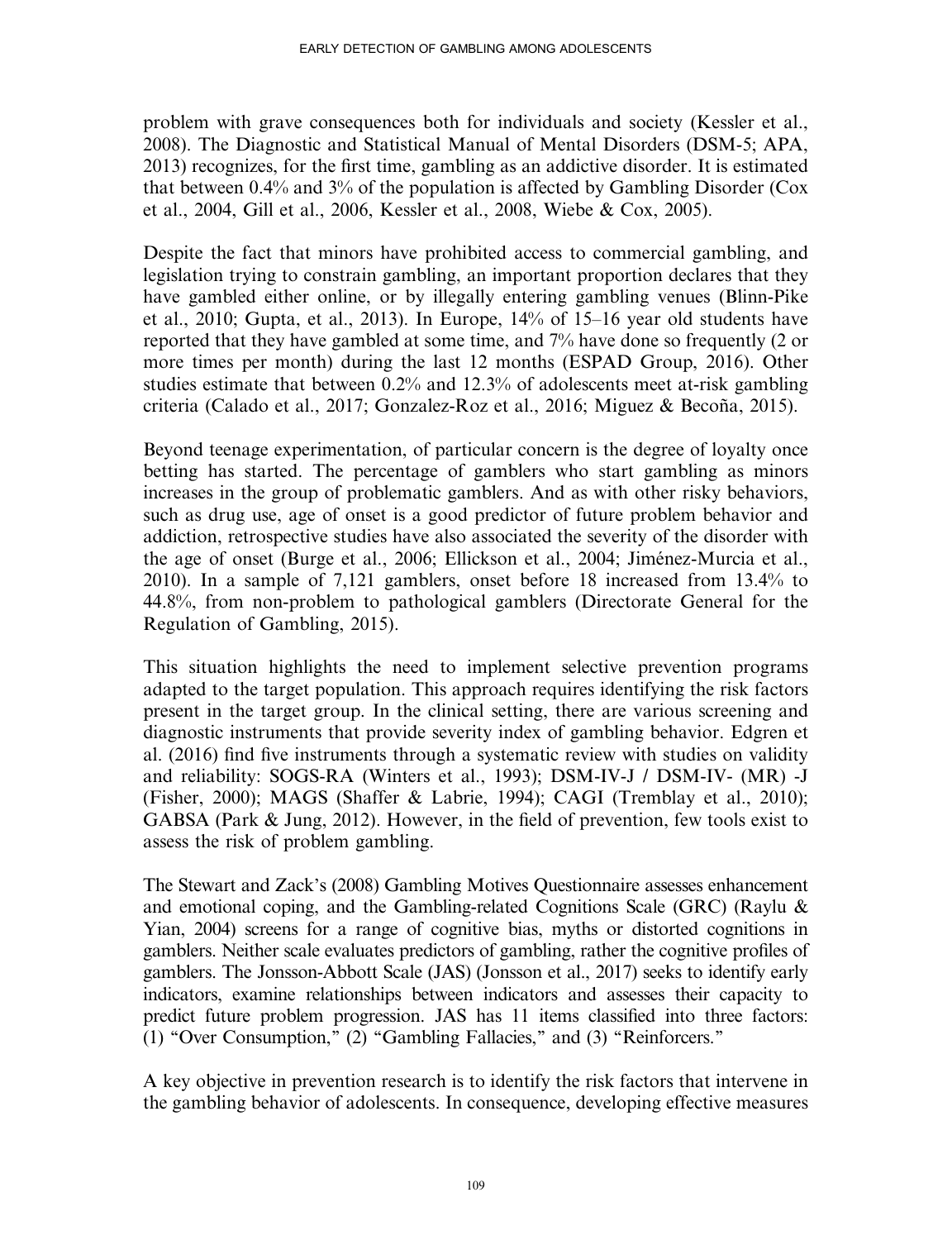for early detection in non-clinical populations is a high priority for prevention. Usually, individual differences (i.e., impulsivity, sensation seeking, internalizing symptoms) have been consistently associated with gambling and considered as predictors of at-risk gambling (Estevez et al., 2015; Reardon et al., 2019; Secades-Villa et al., 2016). Thus, a wide array of assessment tools is available for these personality traits. However, psychological mechanisms by which these variables might moderate gambling behaviour are still not clear (Kraplin et al., 2014; MacClaren et al., 2011; Tani et al., 2020). Furthermore, these variables are nonspecific factors of gambling, but predictive of multiple risk behaviors. This could be suggesting that this relationship can be influenced by other factors. For these reasons, multidimensional research focuses on searching for contextual and personal factors that are accessible and modifiable by preventive interventions in school, family or community settings (Dahlberg & Krug, 2002; Keen et al., 2017; Ladouceur et al., 2013). From a psycho-social perspective, literature has highlighted the role of risk perception, normative perception, accessibility, and the influence of the family, in explaining the onset and maintenance of gambling behavior. In this sense, a large number of studies support that risk attitudes and social representations are related to risk gambling behavior (Binde, 2009; DelFabbro & Thrupp, 2003, Glanz et al., 2008) and it is well documented that risk perception modulates decision-making about the performance of risky behavior and the intention to perform it (Ajzen, 2011). Thus, a social representation of gambling as a legal, accessible and normalized activity, approved by peers and reference persons, could be perceived by minors as a risk-free behavior. In this sense, dispose of scales to evaluate risk perceptions and attitudes towards gambling behavior in adolescents could contribute to the early detection of potential at-risk gambling, although gambling-related harm should be confirmed objectively.

Risk Perception is the belief that gambling presents negative consequences. A high perception of risk shows a significantly negative effect on the intention of gambling (Li et al., 2010). Spurrier and colleagues (2015) elaborate an explanatory model of gambling abuse based on the perception of risk as a central factor and its interaction with other psycho-social factors.

Normative Perception is defined as the belief about how frequent gambling is among youngsters of the same age. The perception of how frequently an attitude or behavior is shared by the majority of the members of the reference group is a good predictor, not only of gambling, but also of other risk behaviors (Donati et al., 2013; Johnson, 2012, Lewis et al., 2011; Page et al., 2008).

Another factor that has received the attention of researchers has been *Accessibility*. The hypothesis in this case is that accessibility increases the prevalence of gambling has been confirmed by the results of the meta-analysis conducted by Shaffer and colleagues (1999). The authors concluded that an increase in opportunities is associated with an increase in the prevalence of gambling. Other studies also conclude an association between the proximity of casinos and gambling venues and the prevalence of at-risk gambling (Moore et al., 2011, Shaffer et al., 2004). LaBrie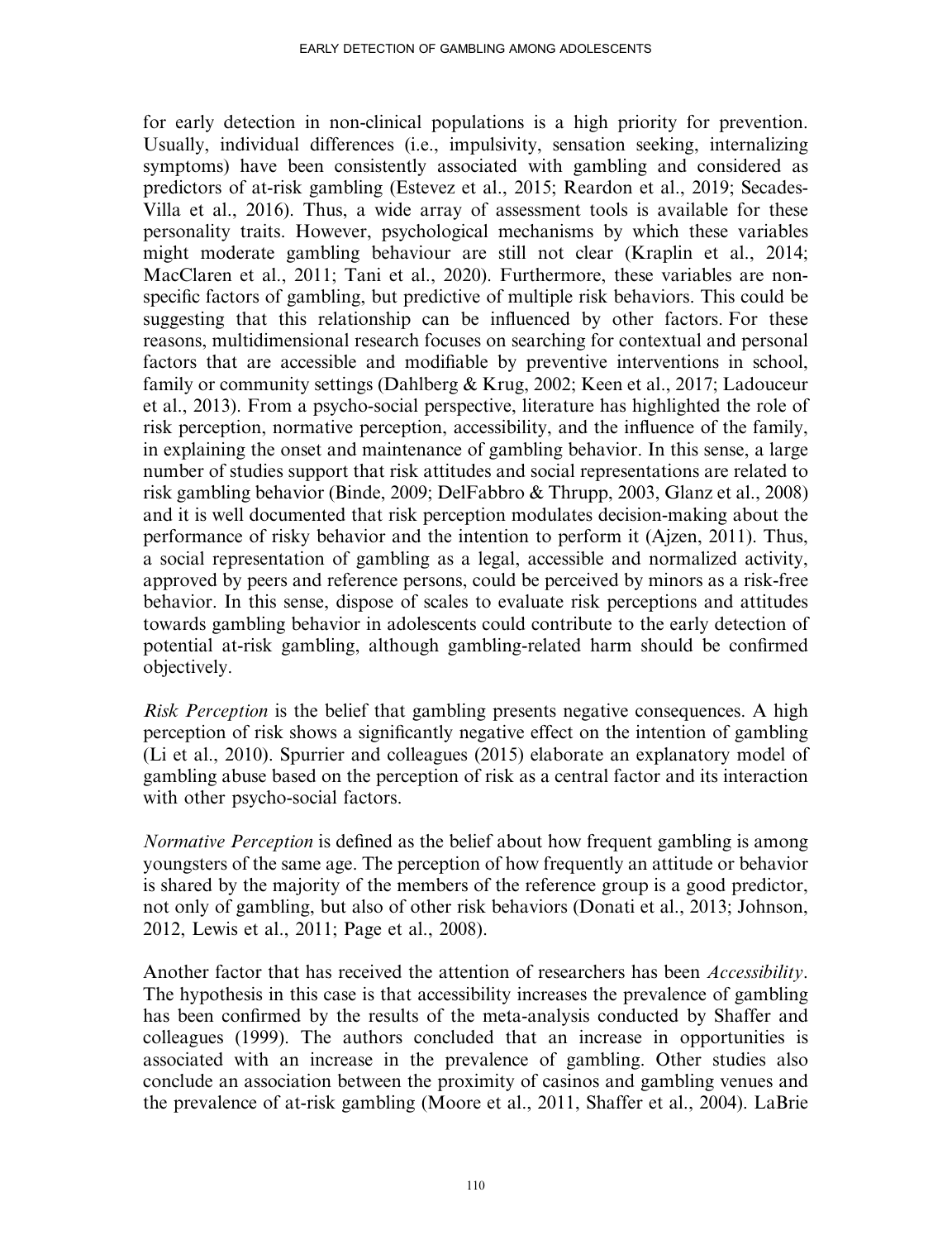and colleagues (2007) conducted a study in which self-exclusion was considered an indicator of problematic gambling. They found that in regions with more casinos, the number of self-exclusions increased. More recently, because of the widespread use of new technologies and the increase in the supply of gambling and betting, accessibility has increased and, with it, gambling problems among the adolescent population (King et al., 2010; McBride & Derevensky, 2009; Ólason et al., 2011).

The family stands out for its particular influence on the acquisition of new behaviors and the formation of the attitudes of minors (Maccoby, 1992, Maccoby & Martin, 1983). Family influence is strongest in early adolescence and gradually gives way to peer pressure as adolescents grow older. Research on the attitude and permissiveness of parents towards gambling indicates that poor parental supervision is associated with the emergence and consolidation of gambling behavior in children (Chalmers & Willoughby, 2006; Lee et al., 2014; Molinaro et al., 2014; Vachon et al., 2004; Wanner et al., 2006).

In the absence of tools that identify the presence of risk and assess the effectiveness of preventive interventions, it would be desirable to have a flexible and simple tool that is able to select those young people who show a greater probability of developing atrisk behavior. The objective of this paper is to design and validate a scale of evaluation for the psycho-social characteristics that predict the initiation and maintenance of gambling behavior among adolescents. The scale has been constructed to evaluate four determinants of risk (Accessibility: AC; Risk Perception: RP; Normative Perception: NP; and Parental Attitudes: PA) in order to be a useful tool for the design and assessment of effective preventive interventions.

#### Method

## **Participants**

A total of 2,808 Secondary Education and Baccalaureate (BA) students completed a battery of tests. The inclusion criteria were to be a student of 3rd or 4th of Secondary Education or 1st of BA, to be 13–17 years old, and to have their authorization of the parents or tutors. Once the data was processed, 92 cases were identified that included incoherent (39) or incomplete (53) responses, and were therefore eliminated. The final sample consisted of 2,716 adolescents of 15.12 years  $(\pm 1.03)$  with 49.9% girls, distributed between 13 municipalities and 15 educational centers selected at random. Regarding the gambling type, the most prevalent is sports betting in venues or online.

#### Variables and Instruments

## Frequency

An ad-hoc questionnaire made up of 15 items adapted from the European ESPAD survey which measures gambling frequency (number of times) in three-time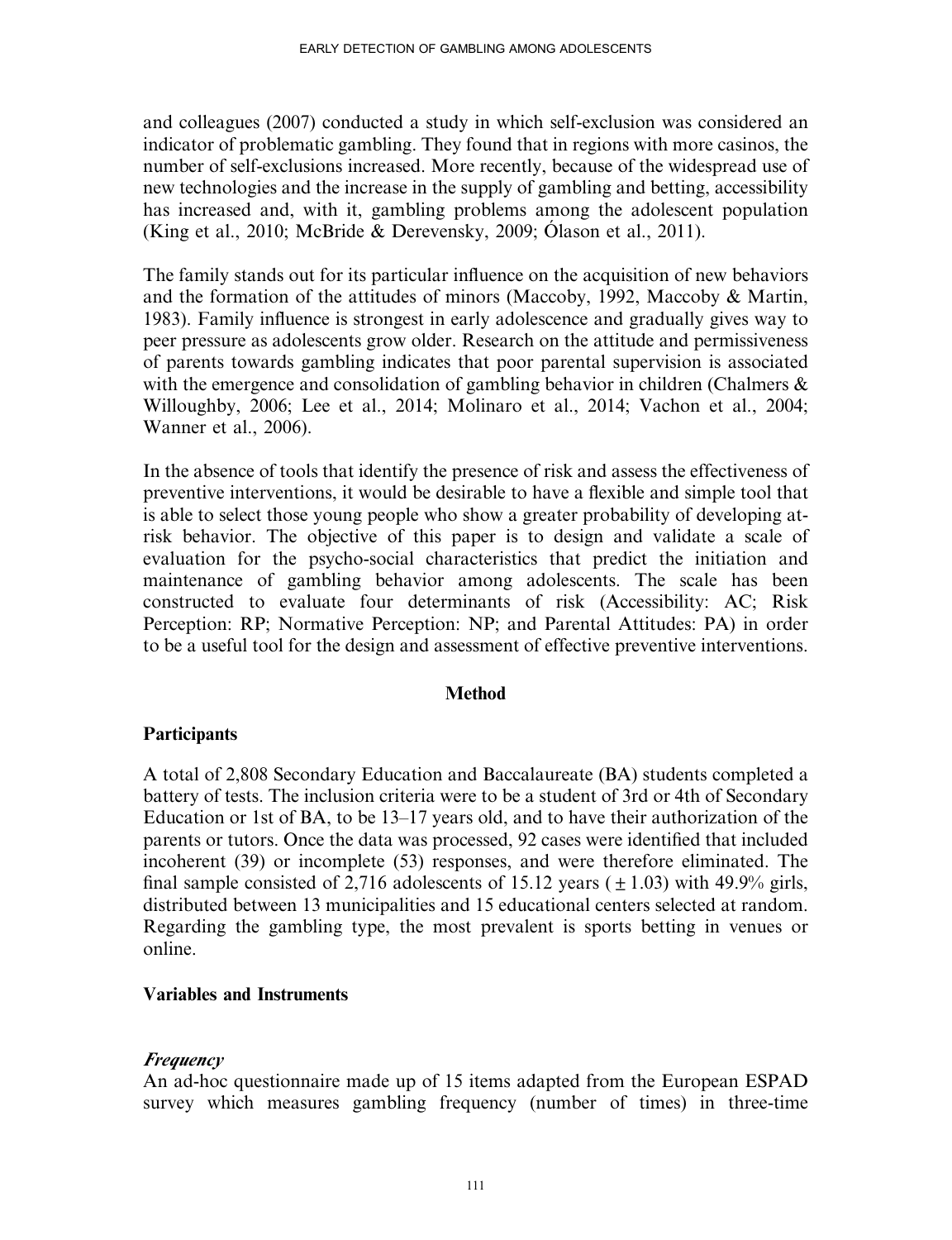|           |     | $\sim$            |            |              |                        |          |
|-----------|-----|-------------------|------------|--------------|------------------------|----------|
| Age       | n   | Sports bet online | Sports bet | Slot machine | Poker or casino online | Roulette |
| $13 - 14$ | 772 | 9.6/1.7           | 6.3/2.4    | 3.0 / 2.1    | 2.5/1.2                | 0.6/0.7  |
| 15        | 837 | 7.9 / 3.0         | 12.0/3.6   | 5.0/2.0      | 4.1 / 1.0              | 3.2/1.5  |
| -16       | 849 | 9.6/1.8           | 21.1 / 2.6 | 4.6/0.9      | 6.3/1.3                | 4.6/0.9  |
| $17 - 18$ | 245 | 12.8 / 3.1        | 28.2 / 9.4 | 5.1/3.1      | 11.1 / 5.5             | 15.4/3.9 |

Table 1 Percentage of ever gambled during the last 30 days distributed by gender (male/female) and age

indicators: during (a) your life; (b) the last 12 months; (c) the last 30 days. It includes 5 gambling modes: (1) online sports betting; (2) sports betting in salons, bars or both; (3) slot machines in salons and/or bars; (4) poker or online casino games; and (5) roulettes in salons. Scores were classified into three gambling categories: (I) no gambling: never gambled or placed a bet during their lifetime; (II) low: less than 5 times during their lifetime or less than 4 times during the last 12 months to online sports betting or slot machines; (III) *high*: frequencies higher than "Low."

## Intensity

A second ad-hoc questionnaire of 5 items adapted from the European ESPAD survey which measures the quantity in euros gambled in the last 30 days in each of the 5 game modes. The SOGS item, ''What is the highest sum of money you have wagered in the last 12 months?" was added.

# **Procedure**

To design the scale, we followed the following phases: (1) review of the leading and principal scales and questionnaires that focus on gambling and associated problems, (2) determination of the theoretical dimensions of the scale and development of a bank of items for each dimension, (3) review of the item bank by a panel of 6 independent expert judges that evaluated the understanding and content to do with the relevance and sufficiency of the items in assessment of the dimensions in order to ensure evidence of content validity, (4) conducting a pilot study with 20 adolescents to check the level of understanding, the time of application and possible redaction errors that could lead to confusion or misunderstanding, with no difficulties identified for self-administration; (5) administration of the final questionnaire and (6) analysis of psychometric characteristics and validation of the questionnaire.

All procedures performed in this study were under the ethical standards of the institutional research committee (OEP-UMH Protocol: DPS.DLI.02.16) and the 1964 Helsinki Declaration and its later amendments or comparable ethical standards. After authorization was obtained from the competent authority in education, the sample was recruited from 15 high schools in the South-East of Spain. The educational centres were randomly selected, with a ratio of two centres per town,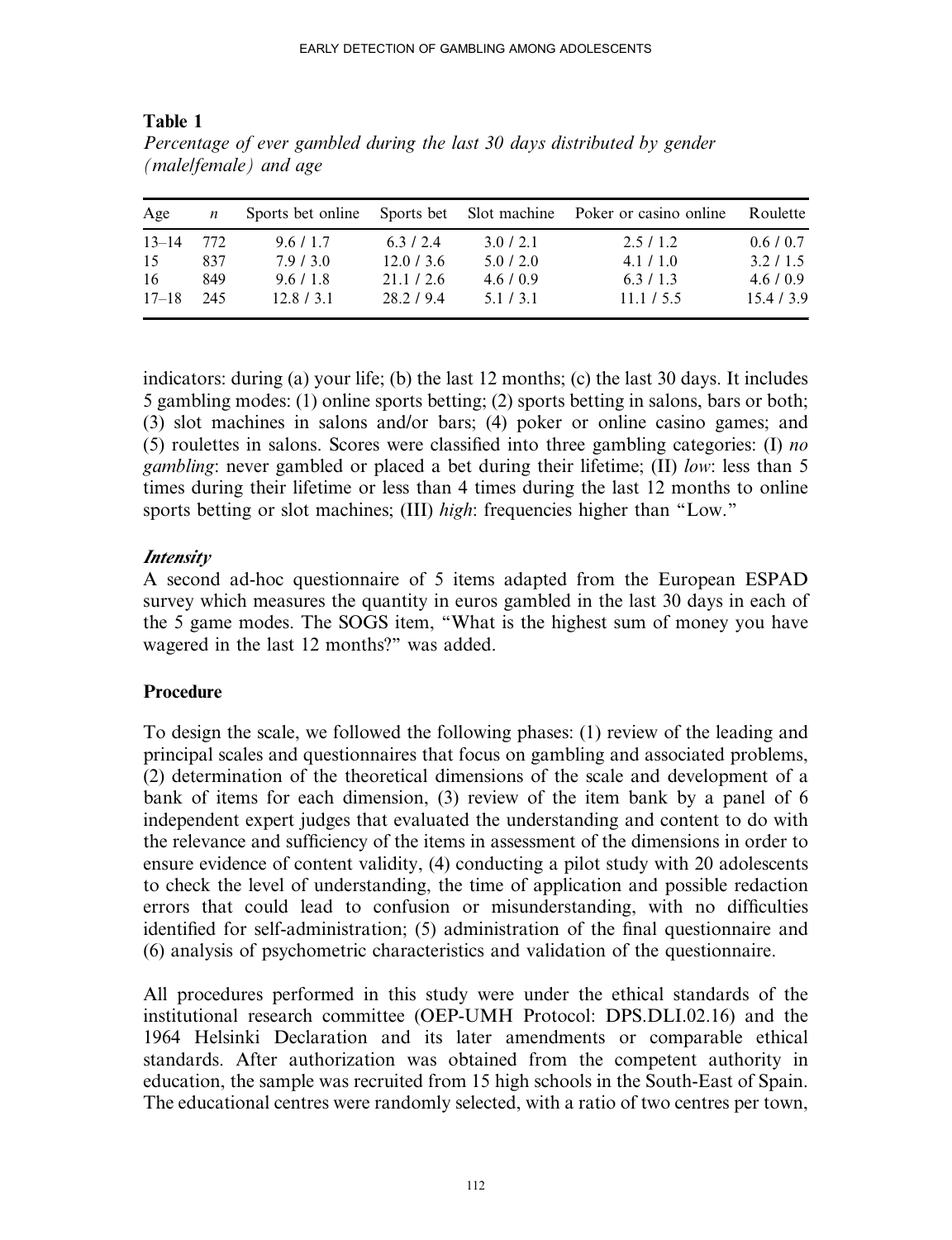and within each centre, all classrooms from each educational level were selected. The valid cases, excluding questionnaires with random pattern or desirability, were up to 85%. Informed consent was obtained from the parents and guardians. Participants were informed of the purpose of the study and answered voluntarily. No exclusion criteria were used. The questionnaire took 25–30 minutes, and it was collectively and anonymously answered, under the supervision of the research team.

#### Statistical analyses

## Study 1

For a first empirical decision of item selection, the internal consistency (item-total correlation without the analyzed item) was calculated. After the selection of items, the factorial structure of the EDGAR-A was investigated employing an exploratory factorial analysis (EFA) applying the technique of Parallel Analysis with the FACTOR 10.3.1 program (Ferrando & Lorenzo-Seva, 2017; Lloret et al., 2017). Parallel analysis is a method for determining the number of components or factors to retain from factor analysis, supported by a correlation matrix randomly generated (Horn, 1965). Parallel analysis eigenvalues and a random score matrix dataset of same rank and type of variable dataset are compared. After successive iterations, eigenvalues larger than random eigenvalues are taking account to extract factors (Ferrando & Lorenzo-Seva, 2017).

## Study 2

To determine levels of accuracy, we calculated a Received Operating Characteristic Curve (ROC) based on area under the curve (AUC) indicator. AUC is a statistic that provides an estimate of the overall discriminative accuracy of EDGAR-A relative to established "cases" and "non-cases" provided by an external reference (i.e., gambling frequency). AUC values vary from 0 to 1, with values  $> .70$  thru .80 reporting acceptable discrimination, and values  $> 0.80$  thru .90 reporting excellent discrimination (Hosmer et al., 2013). To determine if differences do reside in the scores of each subscale between the three categories of game frequency, the Student's t-test was used to calculate the contrasts of the means in the groups of non-players, low and high frequency players. Effect size was calculated with Cohen's d. The statistical package SPSS version 22 was used for the statistical analyzes.

## **Results**

## Study 1. Item analysis

Initially, the EDGAR-A scale was composed of 34 items. Three of them were eliminated after item analysis because they had exceptionally low homogeneity indices. With the final 31 items, the factorial structure of the questionnaire was examined applying factor analysis based on the unweighted least squares procedure (ULS), estimating the number of factors with Parallel Analysis and Weighted Varimax Rotation (in a previous analysis Oblique Rotation was used with Oblimin and it was found that the factors are orthogonal). With the results of the EFA, there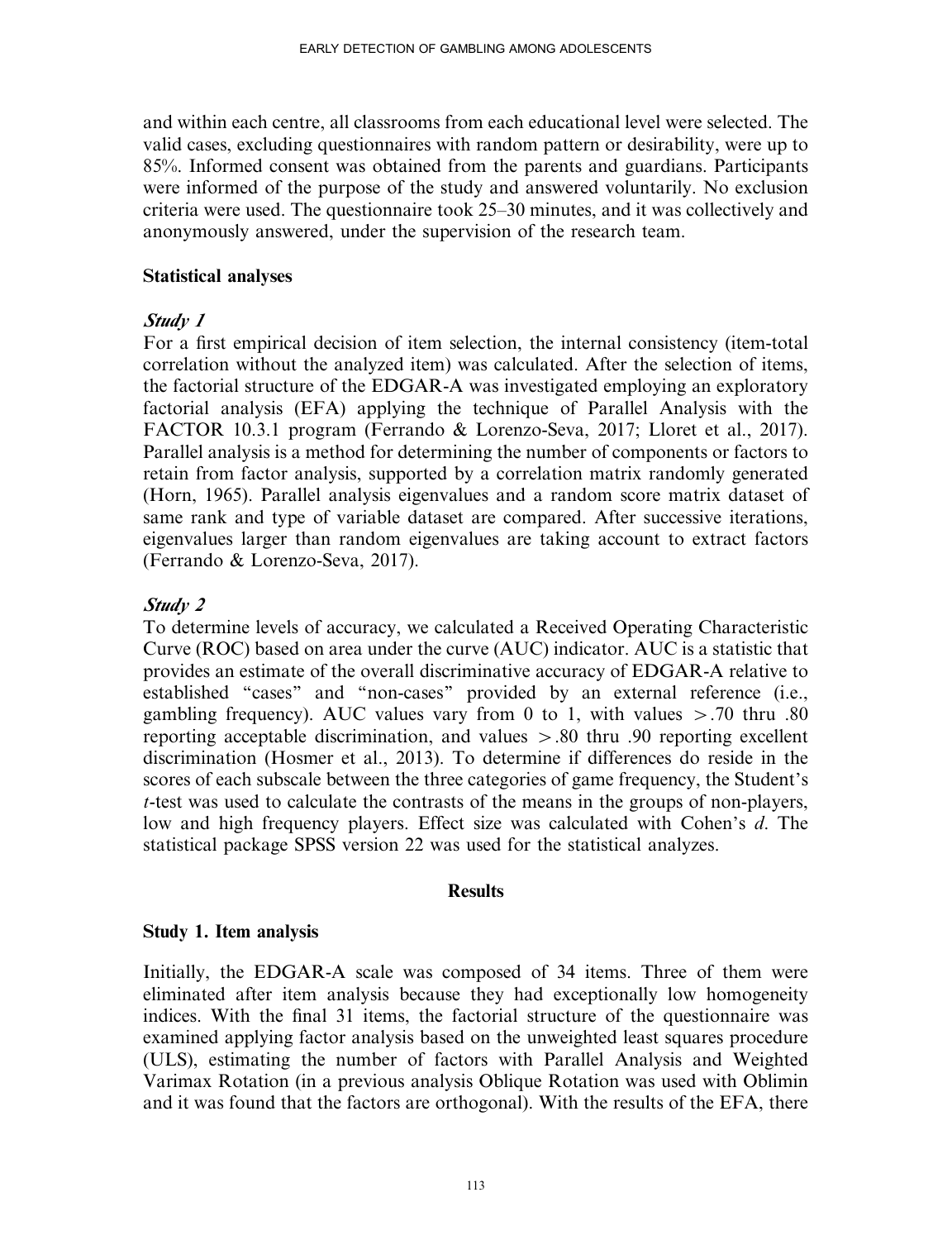## Table 2

Factorial structure of the EDGAR-A scale

| Scale Items                                                                    | $\boldsymbol{n}$ | AC   | RP   | NP   | PA   |
|--------------------------------------------------------------------------------|------------------|------|------|------|------|
| 1. I would know where to go if I wanted to gamble.                             | 2654             | .596 |      |      |      |
| 2. It would be easy to gamble even though I am under                           | 2660             | .616 |      |      |      |
| age.                                                                           |                  |      |      |      |      |
| 4. I know websites where I could gamble.                                       | 2621             | .672 |      |      |      |
| 6. I could play betting games from home.                                       | 2639             | .677 |      |      |      |
| 8. Current legislation penalizes gambling in                                   | 2659             |      | .377 |      |      |
| under-18-year-olds.                                                            |                  |      |      |      |      |
| 10. Minors can NOT enter a casino or betting room.                             | 2658             |      | .357 |      |      |
| 11. The majority of people are in favor of betting games.                      | 2647             | .303 |      |      |      |
| 12. The law should be more strict with minors who gamble<br>money              | 2655             |      | .562 |      |      |
| 13. It is accepted that people of my age play betting games.                   | 2651             | .385 |      |      |      |
| 15. The majority of young people of my age have played                         | 2654             |      |      | .647 |      |
| betting games.                                                                 |                  |      |      |      |      |
| 16. Betting games are very frequent among people of                            | 2660             |      |      | .788 |      |
| my age.                                                                        |                  |      |      |      |      |
| 17. The majority of young people of my age have NEVER<br>gambled.              | 2655             |      |      | .559 |      |
| 18. It is normal to see people of my age gambling in betting<br>rooms or bars. | 2657             |      |      | .490 |      |
| 19. Gambling is harmful.                                                       | 2670             |      | .756 |      |      |
| 20. I think gambling is inoffensive.                                           | 2673             |      | .475 |      |      |
| 21. I think gambling is dangerous.                                             | 2673             |      | .693 |      |      |
| 22. Gaming is more fun when you bet.                                           | 2670             | .321 |      |      |      |
| 23. The majority of young people who bet end up in debt.                       | 2666             |      | .481 |      |      |
| 26. Some young people lose control over their gambling.                        | 2671             |      | .564 |      |      |
| 27. My parents prevent me from the risks of betting games.                     | 2674             |      |      |      | .445 |
| 28. My parents would be angry if they found out I was                          | 2672             |      |      |      | .757 |
| gambling/betting.                                                              |                  |      |      |      |      |
| 29. My parents accept that I make sport bets.                                  | 2665             |      |      |      | .369 |
| 30. If my dad caught me betting he would be quite angry.                       | 2665             |      |      |      | .831 |
| 31. If my mom caught me betting, she would be quite angry.                     | 2672             |      |      |      | .840 |
| 32. My parents consider gambling harmful.                                      | 2641             |      |      |      | .678 |
| 34. My parents prefer to stay away from gambling/betting.                      | 2676             |      |      |      | .519 |

AC: Accessibility; NP: Normative Perception; PA: Parental attitude; RP: Risk Perception

was a second elimination of items since five of them had a factorial loading lower than .30 or did not load on any of the four resulting factors. Therefore, the EDGAR-A scale was left with 26 items out of the original 34. Table 2 contains the results of the EFA of the EDGAR-A scale. There were 5 factors whose initial eigenvalue was larger than 1. It was decided not to retain the fifth factor because its eigenvalue percentage (95%) was larger than the initial eigenvalue itself. Thus, the factorial model with four orthogonal factors is optimal for its factorization as indicated by the KMO index  $=$  .843 and explains 50% of the variance. The goodness-of-fit statistic of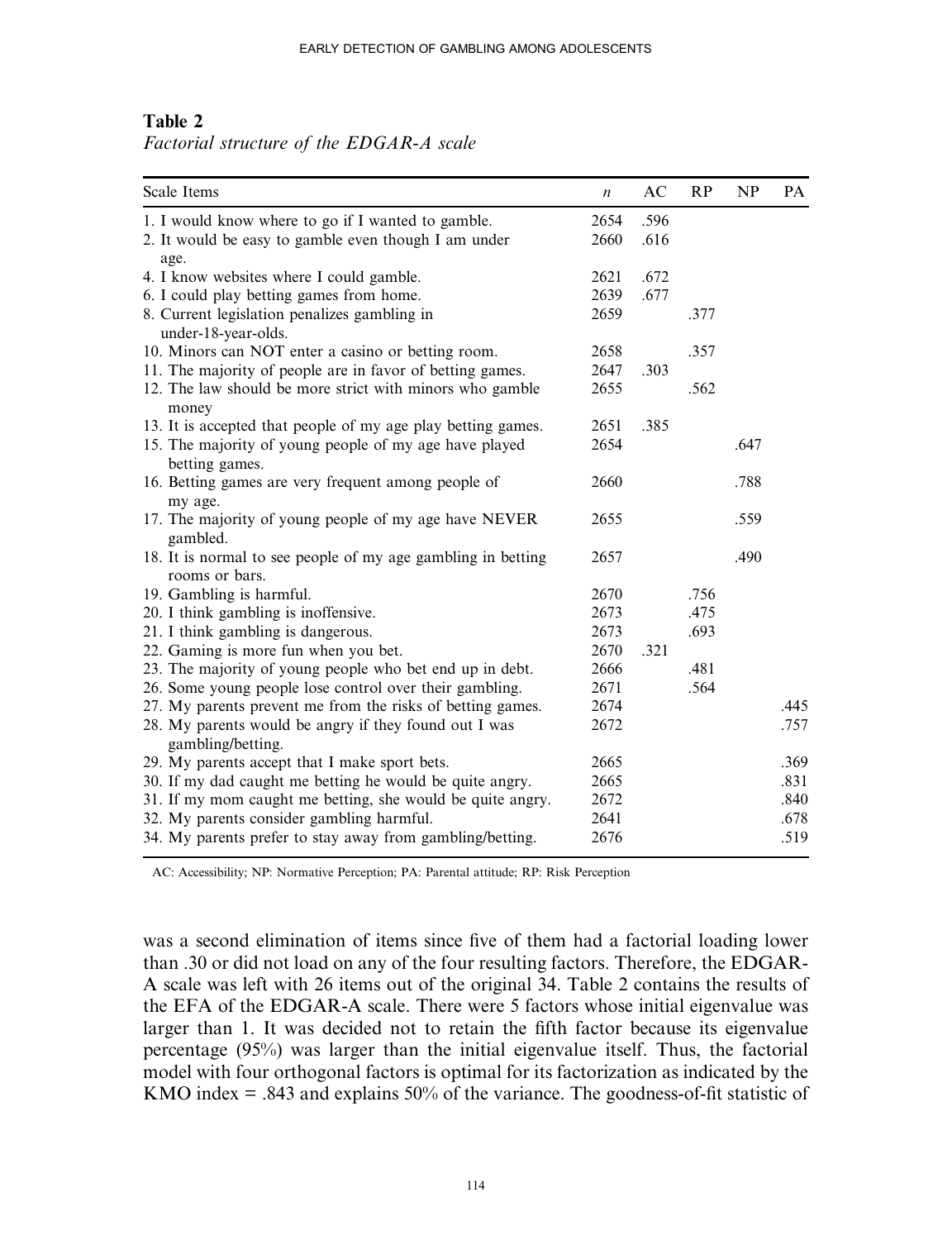the model GFI = .99 shows a good fit and RMSR = .038 (Ferrando  $\&$  Lorenzo-Seva, 2017; Lloret et al., 2017). The four factors are:

(1) Accessibility (AC) or facility to access gambling sites, formed by 6 items that explain 6.4% of the variance;

(2) Perception of Risk (RP) which consists of the belief that gambling has negative consequences. In order to obtain a positive correlation between the four factors, RP has been reverse keyed. Therefore, a higher score means a lower Perception of Risk. The RP factor is formed by 8 items that explain 7.9% of the variance:

(3) *Normative Perception* (NP) which is the belief about how frequent betting is among young people of similar age, formed by 4 items that explain 13.39% of the variance; and

(4) Parental Attitude (PA) that refers to the perception of tolerance of the parents with the minor's game behavior, formed by 7 items that explain 22.41% of the variance.

In the sample used in this study, the internal consistency coefficients were: .811 for the total scale, .668 for the subscale AC, .728 for the subscale RP, .746 for the subscale NP and .818 for the subscale PA.

# Study 2. Validity to predict gambling behavior

To check the validity of the EDGAR-A scale in its ability to discriminate adolescents according to their frequency of gambling, ROC curve analysis was made (Figure 1). For each subscale, AUC values were:  $AC = .708$  (CI .677–.739);  $NP = .707$  (CI .676– .738); RP = .667 (CI .634–.700); PA = .682 (CI .650–.713). The AUC for the total score of EDGAR-A was .782 (CI .755–.808), showing an acceptable capacity for classifying adolescents who gamble with high frequency. In all cases, p-value significance was .000.

Besides, the scores of each subscale were compared in the groups with different frequencies (Table 3). The results indicate that the scores in each of the risk scales are significantly lower in the group with the lowest frequency of gambling. In particular, between the adolescents who do not gamble and ''High-frequency gamblers'' the effect sizes are medium-high. Total and subscale scores discriminate well according to "gambling-frequency," especially between "Non-gamblers" and "High-frequency gamblers'' with high size-effect. The discriminative ability of the EDGAR scale is maintained in all four age groups (13–14, 15, 16 and 17–18). Although in the most adult group, the scale loses its discriminative ability between the lower frequency groups ''Non-gamblers'' and ''Low Frequency.'' The interpretation of the Cohen d in these groups (Iraurgi, 2009), indicates that the percentage of non-players whose score in each scale is lower than the average of gamblers with high frequency is 70% for AC, 80% for NP, 79% for RP and 77% for PA. Likewise, table 4 shows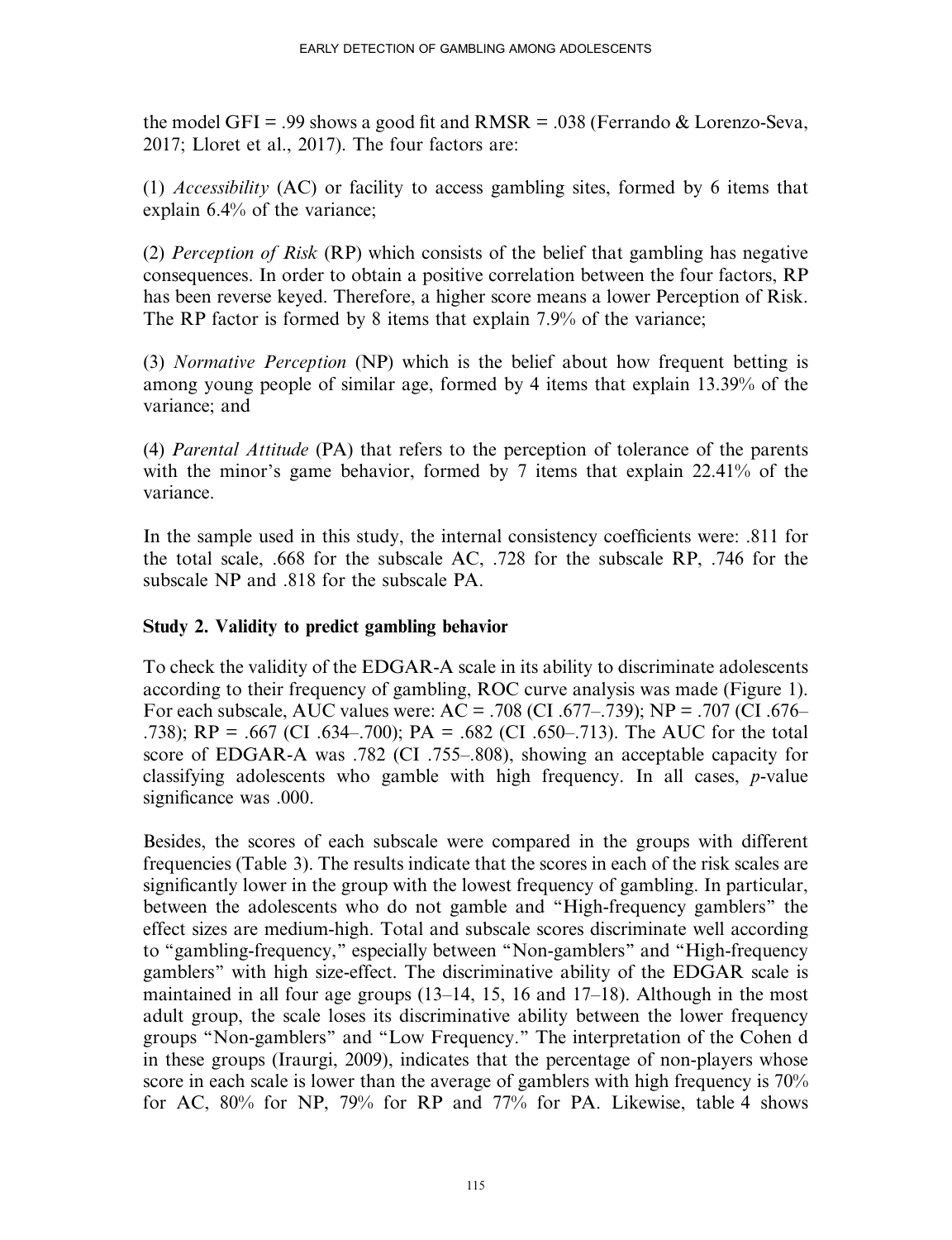

ROC curve. EDGAR-A total scale and subscales to classify minors scoring "high-frequency" of gambling  $(n = 392)$ .



significant correlations among each subscale and other variables, such as gambling intensity within 12 months and gambling intention (Table 4).

#### **Discussion**

The aim of the present work is the design and validation of a risk scale for the onset and maintenance of gambling in adolescents. For this, two studies were developed: the first one analyzed psychometric properties and the second calculated the capacity and ability of the scale to discriminate between young people with different levels of gambling. The resulting scale is a valid and reliable instrument for the evaluation of four risk factors: Accessibility (AC), Risk Perception (RP), Normative Perception (NP), and Parental Attitude (PA). Besides, higher scores of each subscale are clearly related to higher gambling frequency. Thus, AUC values indicate that the EDGAR-A subscales have an acceptable capacity to classify high-frequency gamblers. Considering that gambling behaviour responds to a multiplicity of bio-psycho-social causes, AUC values  $> .70$  are considered acceptable. As a complex behavior, gambling explanation requires a wide array of predictors. The four psycho-social factors assessed in EDGAR-A are joined by macro-social factors such as media pressure (Clemens et al., 2016), and individual factors such as impulsivity or sensation-seeking (Estevez et al., 2015; Kräplin et al., 2014), among others. This large concurrence of risk factors means that the effect of each one on gambling behavior is moderate. The results provide evidence of the validity of the scales in detecting the risk of increasing gambling and, consequently, their usefulness in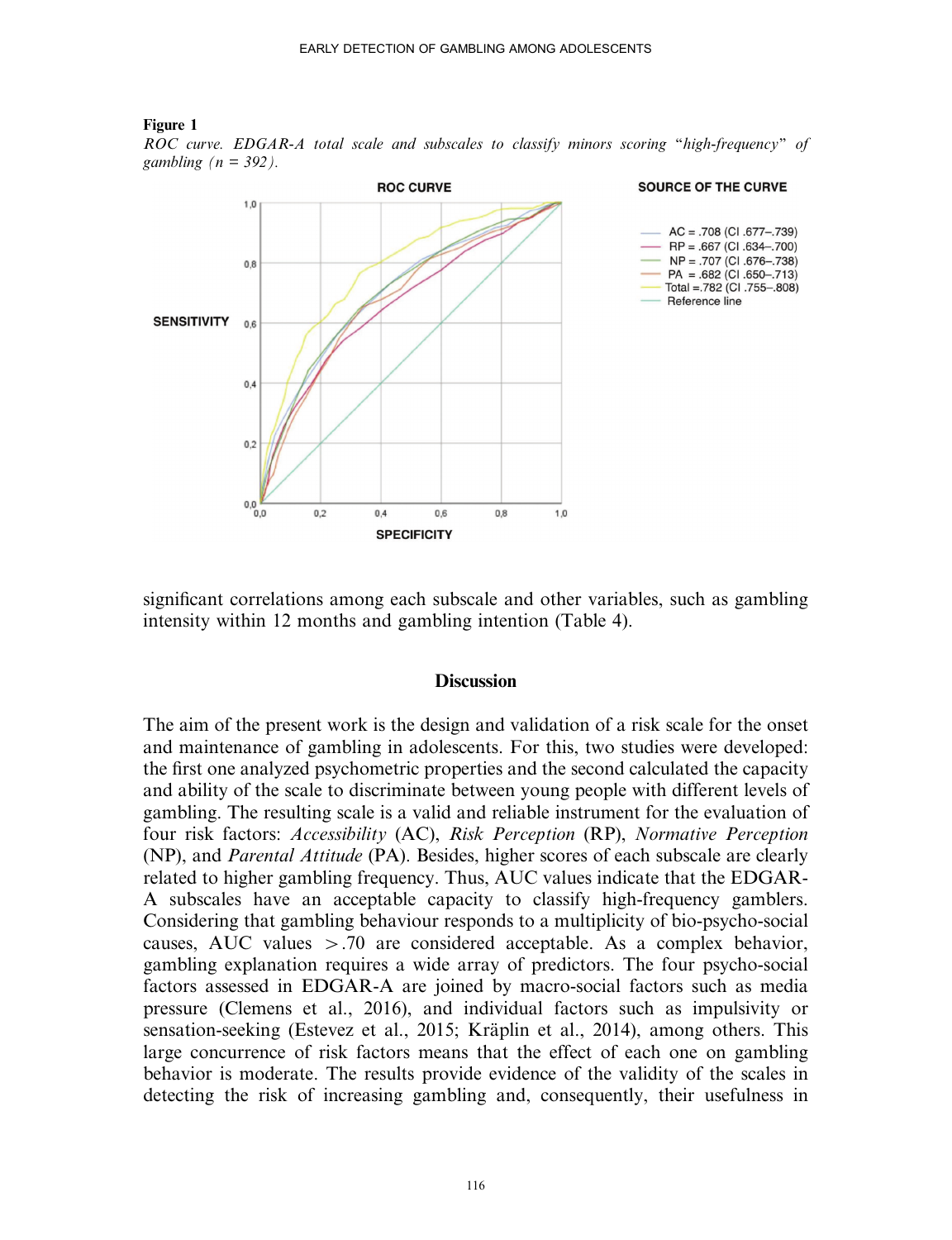|                                         |                    |                                              |                      |                                            |                |                  |                       |                | p by age       | dno.18           |                |
|-----------------------------------------|--------------------|----------------------------------------------|----------------------|--------------------------------------------|----------------|------------------|-----------------------|----------------|----------------|------------------|----------------|
| Factors                                 | Gambling Frequency | $\geq$                                       | Mean                 | <b>SD</b>                                  | J              | d                | Δ                     | $13 - 14$      | 15             | $\frac{6}{1}$    | $17 - 18$      |
| Not Gambling/Low Freq.<br>Accessibility | Not Gambling       |                                              |                      |                                            | 4.390          | $\overline{000}$ | $\tilde{\mathcal{L}}$ | $\overline{0}$ | 000            | 006              | 364            |
|                                         | Low                | 1726<br>4577<br>4778<br>4778<br>1796<br>1788 |                      | 89022174034175088811750888                 |                |                  |                       |                |                |                  |                |
| Normative Perception                    | Not Gambling       |                                              |                      |                                            | -8.495         | 000              | 4                     | $\overline{0}$ | 000            | 000              | .904           |
|                                         | Low                |                                              |                      |                                            |                |                  |                       |                |                |                  |                |
| Risk Perception                         | Not Gambling       |                                              |                      |                                            | 5.781          | 000              | $\overline{30}$       | .014           | $\overline{0}$ | 022              | $\overline{5}$ |
|                                         | Low                |                                              |                      |                                            |                |                  |                       |                |                |                  |                |
| Parental Attitude                       | Not Gambling       |                                              |                      |                                            | $-7.260$       | 000              | 38                    | .001           | 000            | $\overline{001}$ | 072            |
|                                         | Low                |                                              |                      |                                            |                |                  |                       |                |                |                  |                |
| EDGAR Total                             | Not Gambling       |                                              |                      |                                            | 9.910<br>0.456 | 000              | 53*                   | 000            | 000            | 000              | 023            |
|                                         |                    |                                              |                      |                                            |                |                  |                       |                |                |                  |                |
| Low/High Freq.                          |                    |                                              |                      |                                            |                |                  |                       |                |                |                  |                |
| Accessibility                           | Low                | 48024288827                                  |                      |                                            | $-5.098$       | 000              | 36                    | .002           | 407            | 000              | .019           |
|                                         | High               |                                              |                      |                                            |                |                  |                       |                |                |                  |                |
| Normative Perception                    | Low                |                                              |                      |                                            | $-6.251$       | 000              | 43                    | .001           | .118           | 000              | 021            |
|                                         | High               |                                              |                      |                                            |                |                  |                       |                |                |                  |                |
| Risk Perception                         | Low                |                                              |                      | 853<br>878 86657<br>886 868 866<br>888 888 | $-7.588$       | 000              | $52*$                 | .085           | 004            | 000              | 11             |
|                                         | High               |                                              |                      |                                            |                |                  |                       |                |                |                  |                |
| Parental Attitude                       | $_{\text{Low}}$    |                                              |                      |                                            | 5.081          | $\frac{000}{1}$  | 36                    | 006            | 100            | .003             | 032            |
|                                         | High               |                                              |                      |                                            |                |                  |                       |                |                |                  |                |
| EDGAR Total                             | Low                |                                              |                      |                                            | -9.152         | 000              | $.67*$                | 000            | .003           | 000              | 000            |
|                                         | High               |                                              |                      |                                            |                |                  |                       |                |                |                  |                |
| Not Gambling/High Freq.                 |                    |                                              |                      |                                            |                |                  |                       |                |                |                  |                |
| Accessibility                           | Not Gambling       |                                              |                      |                                            | 9.988          | 000              | $57*$                 | 000            | 000            | 000              | 000            |
|                                         | High               |                                              |                      |                                            |                |                  |                       |                |                |                  |                |
| Normative Perception                    | Not Gambling       | 1726<br>366<br>1778<br>1796                  | $238882$<br>$238882$ | 895<br>875<br>805<br>851                   | $-15.356$      | 000              | $87**$                | 000            | 000            | 000              | 007            |
|                                         | High               |                                              |                      |                                            |                |                  |                       |                |                |                  |                |
| Risk Perception                         | Not Gambling       |                                              |                      |                                            | $-14.752$      | 000              | $83**$                | 000            | 000            | 000              | 000            |
|                                         |                    |                                              |                      |                                            |                |                  |                       |                |                |                  |                |

Table 3<br>EDGAR-A factors. Score differences according to gambling frequency EDGAR-A factors. Score differences according to gambling frequency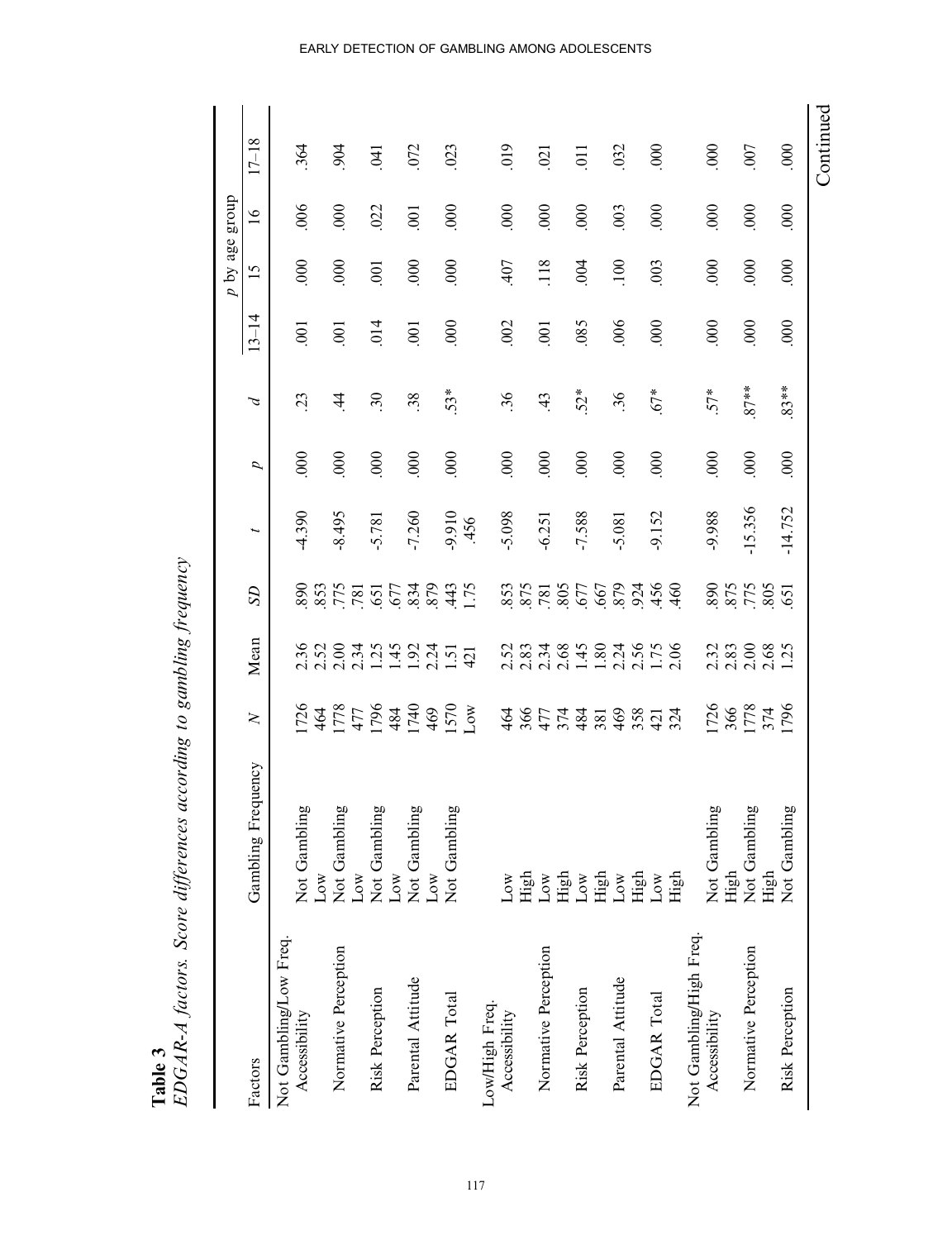|                   |               |                             |                            |                  |        |           |          |           | p by age group   |                  |           |
|-------------------|---------------|-----------------------------|----------------------------|------------------|--------|-----------|----------|-----------|------------------|------------------|-----------|
| Factors           | Gambling Freq |                             | Mean                       | S                |        |           |          | $13 - 14$ |                  |                  | $17 - 18$ |
|                   | High          |                             | $\frac{80}{2}$             |                  |        |           |          |           |                  |                  |           |
| Parental Attitude | Not Gambling  | 381<br>1740<br>1570<br>1574 |                            | 653436<br>683446 | 12.958 | $\infty$  | 75*      | $\rm{8}$  | $\rm \mathbb{S}$ | $\overline{000}$ | $\rm{g}$  |
|                   | High          |                             |                            |                  |        |           |          |           |                  |                  |           |
| EDGAR Total       | Not Gambling  |                             | $1.92$<br>$2.51$<br>$2.06$ |                  | 20.281 | $\approx$ | $1.21**$ | $\rm{g}$  | $\rm{8}$         | $\rm{80}$        | $\rm{g}$  |
|                   | High          |                             |                            |                  |        |           |          |           |                  |                  |           |
|                   |               |                             |                            |                  |        |           |          |           |                  |                  |           |

\*Medium size effect; \*\*High size effect; Risk Perception is reverse keyed.

\*Medium size effect; \*\*High size effect; Risk Perception is reverse keyed.

Table 3 Continued

Table 3 Continued

EARLY DETECTION OF GAMBLING AMONG ADOLESCENTS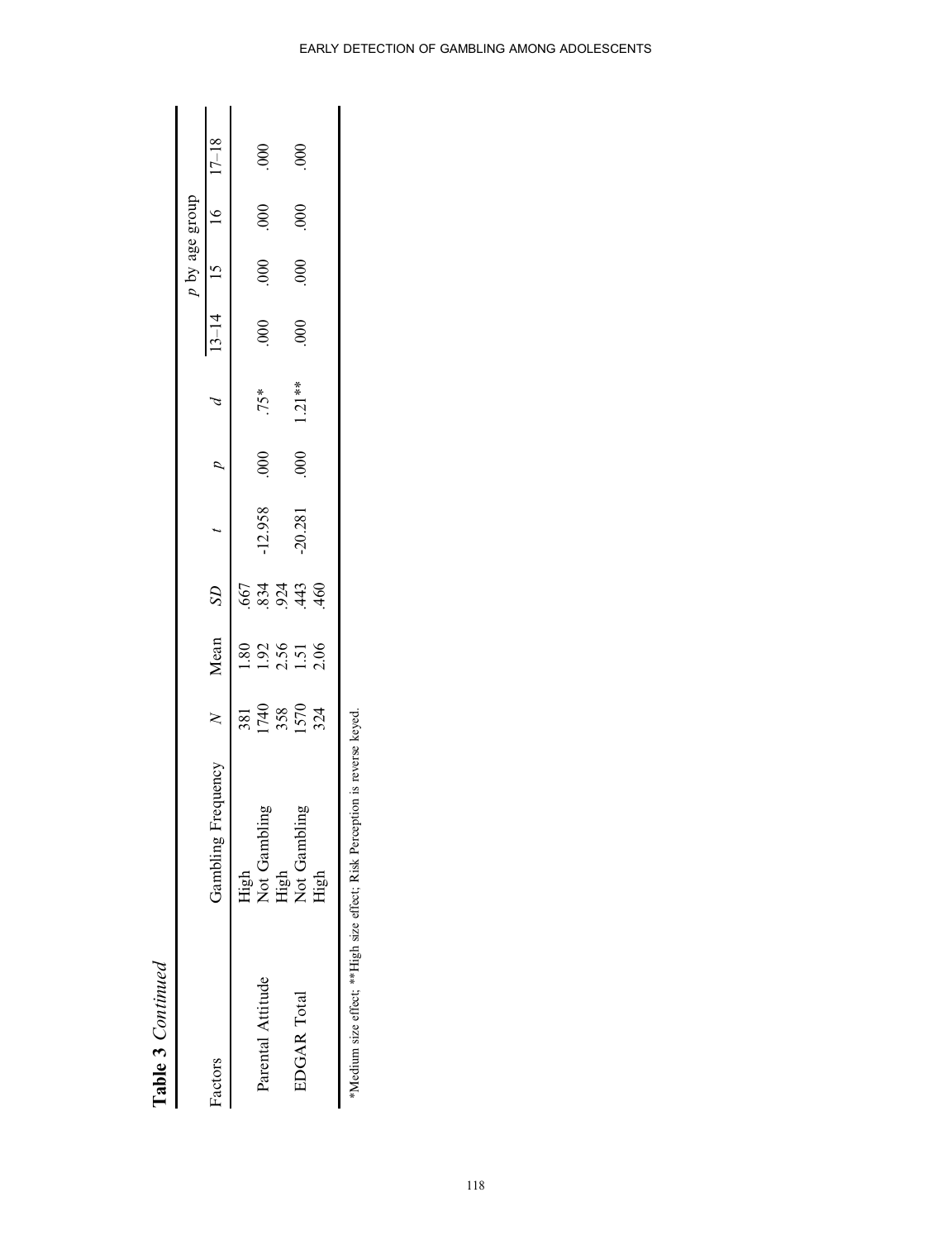#### Table 4

EDGAR-A factors and Total Score: Correlations with gambling intensity and intention

|                                             |     |     | EDGAR-A                                                                                        |           |             |
|---------------------------------------------|-----|-----|------------------------------------------------------------------------------------------------|-----------|-------------|
| Subscale                                    | AC. | R P | NP                                                                                             | <b>PA</b> | Total scale |
| Gambling intensity<br>within last 12 months |     |     | $.170^{**}$ (2514) $.190^{**}$ (2611) $.219^{**}$ (2639) $.203^{**}$ (2567) $.288^{**}$ (2315) |           |             |
| Gambling intention                          |     |     | .348** (2480) .310** (2577) .234** (2594) .283** (2536) .436** (2480)                          |           |             |

\*\*p < .001; AC: Accessibility; NP: Normative Perception; PA: Parental attitude; RP: Risk Perception (reverse keyed)

justifying whether preventive interventions should include activities or components aimed at modifying the four factors analyzed.

When it comes to preventing gambling in teenagers, universal prevention is the most developed (Keen et al., 2017). Currently, most preventive interventions assume that all young people suffer from the same deficiencies, and therefore receive the same universal intervention. An easy-to-use risk factor assessment tool such as the one obtained in this study is convenient for conducting needs assessments, early detection of risk, and adapting interventions to the target population. It is also a useful tool for evaluating the effectiveness of complex prevention programs that require different measures.

Several potential limitations must be discussed. First, EDGAR-A discriminates among adolescents with different attitudes and beliefs about the risk of gambling (i.e., risk perception), but does not discriminate groups related to gambling-related harm (*i.e.*, consequences). However, although EDGAR-A does not assess objective risk, it could be considered a predictive or indirect measure of it. Therefore, it would be of interest in the practical application that EDGAR-A could be used in conjunction with instruments that assess related consequences that subjects may report. Second, only a limited subset of gambling activities (i.e., five modes) was examined. In the present study, non-commercial gambling (e.g., card or skill games with friends or family) was not included. This gap could exclude onset gambling episodes or even underrate gambling prevalence. Moreover, the Parental Attitudes Scale was designed for heterosexual parent families, which is a limitation for emerging family structures such as single-parent families or homosexual parent families. In the case of families with homosexual parents, six of the seven items are directly applicable. In the case of single-parent families, six of the seven items are also applicable, but the plural "my parents" has to be adapted to "my mother or father."

Regarding validity analysis, research on the measurement of at-risk gambling is in an initial phase and it was not possible to find validated tools that evaluated similar concepts to the factors included in EDGAR-A. However, it would be desirable for future research to explore the relationship between scale scores with other objective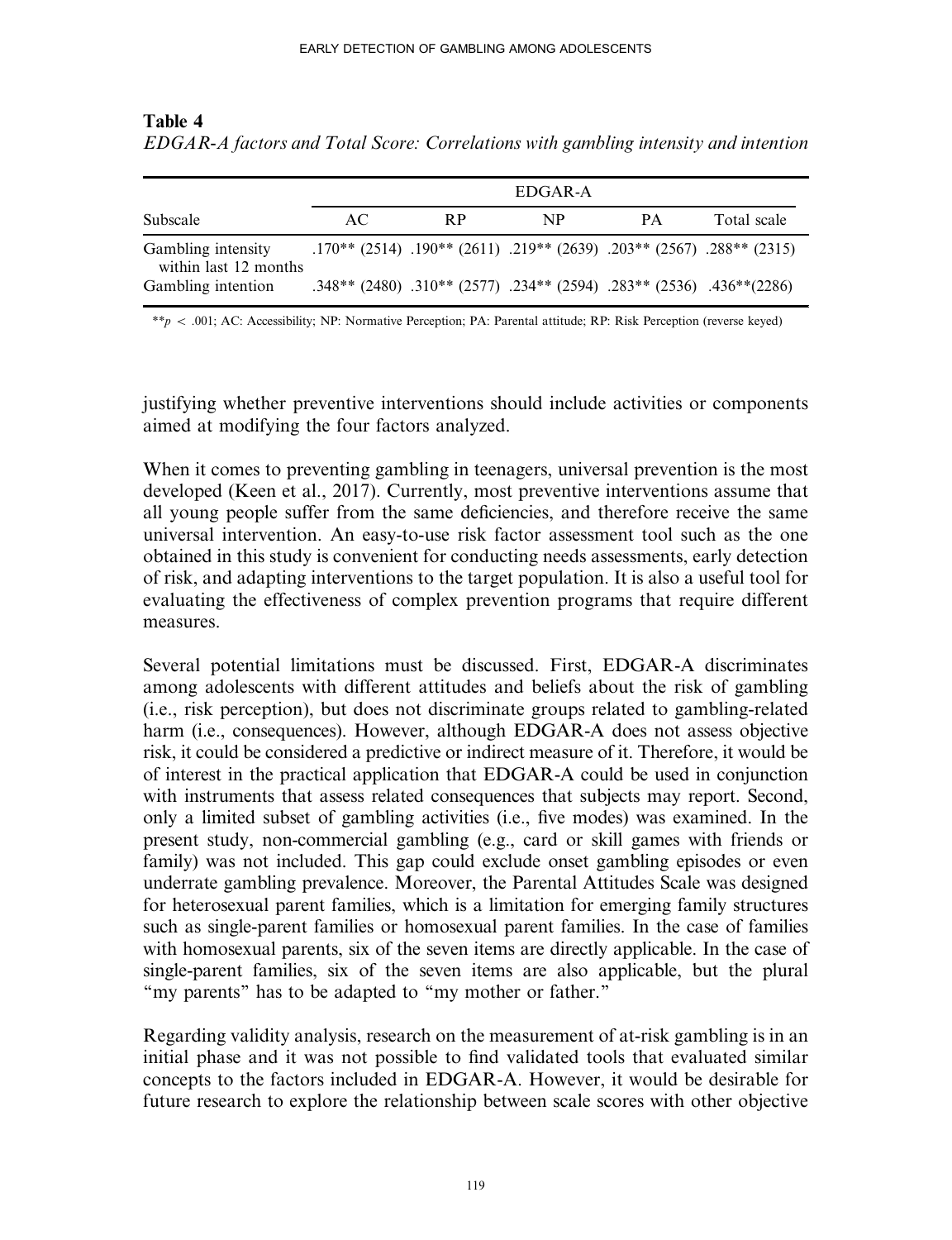measures obtained from external sources. In this sense, to facilitate greater understanding of reliability aspects future research should consider a longitudinal approach. This approach would also make it possible to verify predictive validity. For example, to ascertain whether parental perception corresponds with the attitude of the parents, measured by means of self-reporting. Or whether normative perception correlates with the prevalence of gambling behavior in adolescents from the same close environment, educational center or city. In the same way, longitudinal studies could provide information on the predictive power over gambling consequences (i.e., objective risk). In the absence of repeated measures, it is not possible for this study to answer the question of whether low risk perceptions and high perceived accessibility or favourable attitudes towards gambling could lead to real risk.

It is suggested that the research continues concerning the construction of a battery of measures to facilitate the comparison of comprehensive models (Spurrier et al., 2015). Namely, an instrument capable of measuring a range of factors and developing risk profiles to guide decision-making regarding the type of preventive intervention most appropriate for each population.

Despite the limitations of this study, the results offer robust support on the structural validity and internal consistency of the psycho-social risk scale of gambler teenagers. There are few means or techniques for assessing at-risk gambling; this study provides a rare and valid new instrument to serve the empirical testing of theoretical models and a tool for the evaluation of prevention programs. The results suggest that the EDGAR-A scale is a useful means for the identification of adolescent candidates requiring a selective intervention. Its use is both simple and, at the same time, capable of operating with four risk factors, making it practical for making decisions about the desired objectives to be achieved from preventive interventions. These type of early and selective interventions have been shown to be effective in reducing other addictive behaviors (Conrod et al., 2006; 2008; 2010).

## **References**

Ajzen, I. (2011). The theory of planned behaviour: Reactions and reflections. Psychology and Health, 26(9), 1113–1127.<https://doi:10.1080/08870446.2011.613995>

American Psychological Association. (2013). Diagnostic and statistical manual of mental disorders (DSM-5). (5th ed.). Author.

Barnes, G. M., Welte, J. W., Hoffman, J. H., & Dintcheff, B. A. (2005). Shared predictors of youthful gambling, substance use, and delinquency. Psychology of Addictive Behaviors, 19. 165–174. [https://psycnet.apa.org/doi/10.1037/0893-](https://psycnet.apa.org/doi/10.1037/0893-164X.19.2.165) [164X.19.2.165](https://psycnet.apa.org/doi/10.1037/0893-164X.19.2.165)

Binde, P. (2009). Gambling motivation and involvement: A review of social science research. Swedish National Institute of Public Health.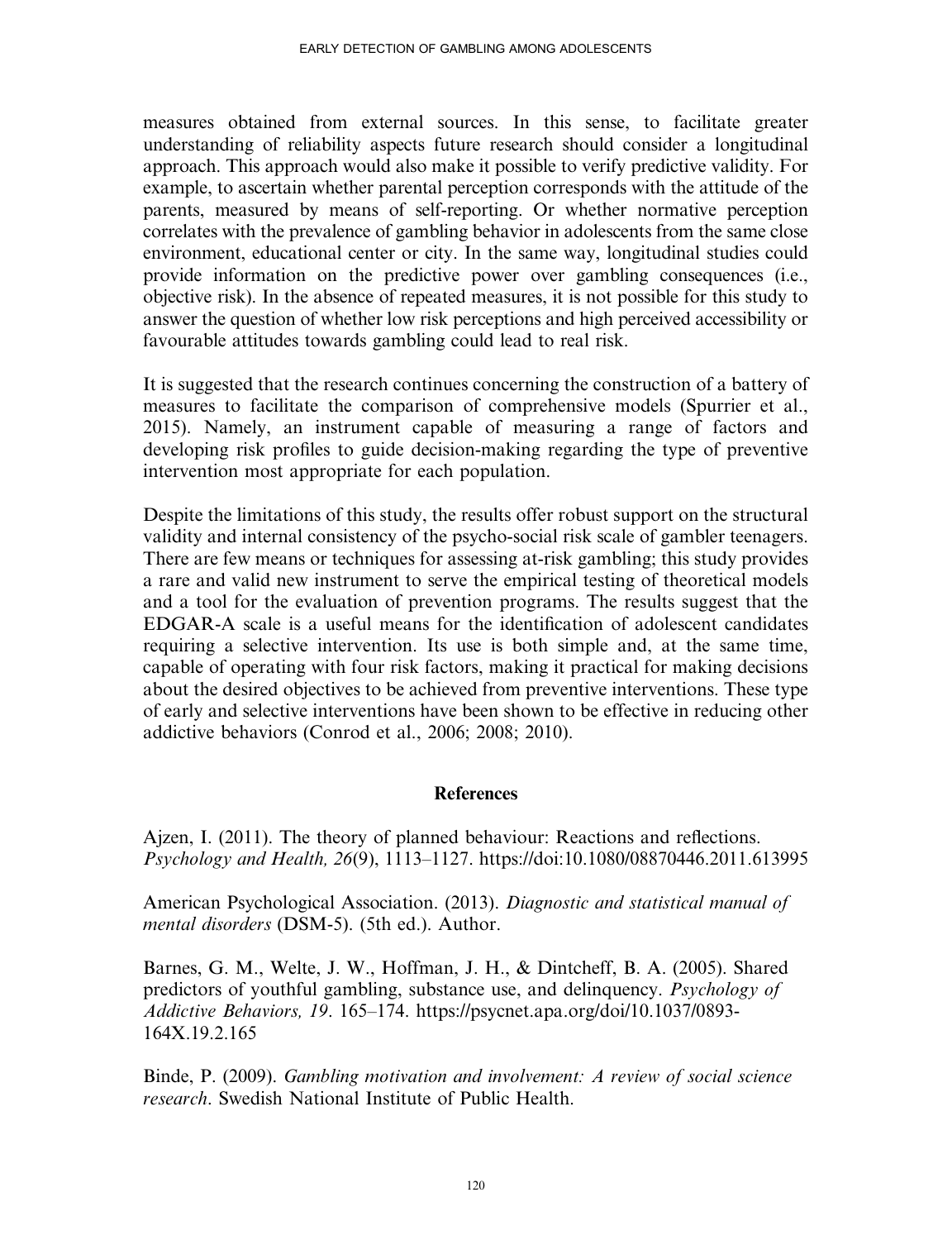Birthrong, A., & Latzman, R. D. (2014). Aspects of impulsivity are differentially associated with risky sexual behaviors. Personality and Individual Differences, 57, 8–13.<https://doi.org/10.1016/j.paid.2013.09.009>

Blinn-Pike, L., Worthy, S. L., & Jonkman, J. N. (2010). Adolescent gambling: A review of an emerging field of research. Journal of Adolescent Health, 47, 223–236. <https://doi.org/10.1016/j.jadohealth.2010.05.003>

Burge, A. N., Pietrzak, R. H., & Petry, N. M. (2006). Pre/early adolescent onset of gambling and psychosocial problems in treatment-seeking pathological gamblers. Journal of Gambling Studies, 22(3), 263–274. [https://doi.org/10.1007/s10899-006-](https://doi.org/10.1007/s10899-006-9015-7) [9015-7](https://doi.org/10.1007/s10899-006-9015-7)

Calado, F., Alexandre, J., & Griffiths, M. D. (2017). Prevalence of adolescent problem gambling: A systematic review of recent research. Journal of Gambling Studies, 33, 397–424.<https://doi.org/10.1007/s10899-016-9627-5>

Chalmers, H., & Willoughby, T. (2006). Do predictors of gambling involvement differ across male and female adolescents? Journal of Gambling Studies, 22, 373–392. <https://doi.org/10.1007/s10899-006-9024-6>

Clemens, F., Hanewinkel, R., & Morgenstern, M. (2016). Exposure to gambling advertisements and gambling behavior in young people. Journal of Gambling Studies, 33, 1–13.<https://doi.org/10.1007/s10899-016-9606-x>

Conrod, P. J., Castellanos, N., & Mackie, C. (2008). Personality-targeted interventions delay the growth of adolescent drinking and binge drinking. Journal of Child Psychology and Psychiatry, and Allied Disciplines, 49, 181–190. [https://doi.org/](https://doi.org/10.1111/j.1469-7610.2007.01826.x) [10.1111/j.1469-7610.2007.01826.x](https://doi.org/10.1111/j.1469-7610.2007.01826.x)

Conrod, P. J., Castellanos-Ryan, N., & Strang, J. (2010). Brief, personality-targeted coping skills interventions and survival as a non–drug user over a 2-year period during adolescence, Archives of General Psychiatry, 67, 85-93.

Conrod, P. J., Stewart, S. H., Comeau, N., & Maclean, A. M. (2006). Efficacy of cognitive-behavioral interventions targeting personality risk factors for youth alcohol misuse. Journal of Clinical Child and Adolescent Psychology, 35(4), 550-563.

Cooper, M. L., Wood, P. K., Orcutt, H. K., & Albino A. (2003). Personality and the predisposition to engage in risky or problem behaviors during adolescence. Journal of Personality and Social Psychology, 84, 390–410. [https://doi.org/10.1037/0022-](https://doi.org/10.1037/0022-3514.84.2.390) [3514.84.2.390](https://doi.org/10.1037/0022-3514.84.2.390)

Dahlberg, L. L., & Krug, E. G. (2002). Violence: A global public health problem. In E. Krug, L. L. Dahlberg, J. A. Mercy, A. B. Zwi, & R. Lozano (Eds.), World report on violence and health (pp. 1–56). World Health Organization.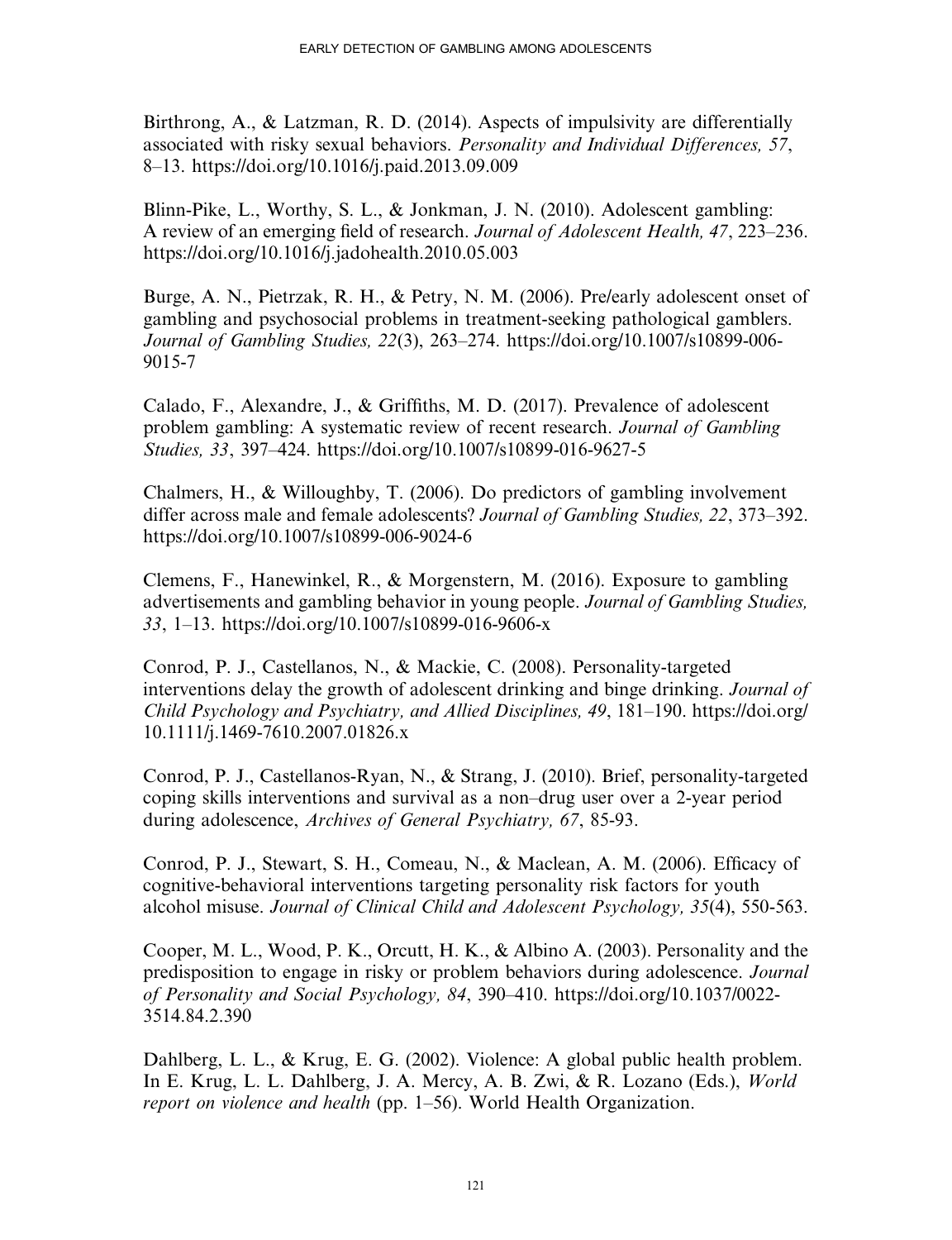De Sola Gutiérrez, J., Rubio Valladolid, G., & Rodríguez de Fonseca, F. (2013). Impulsivity: The prelude to behavioral addictions? Health and addictions, 13, 145–155.<https://doi.org/10.13140/RG.2.1.2083.2804>

Delfabbro, P., & Thrupp, L. (2003). The social determinants of youth gambling in South Australian adolescents. Journal of Adolescence, 26(3), 313–330. [https://](https://doi:10.1016/s0140-1971(03(00013-7) [doi:10.1016/s0140-1971\(03\)00013-7](https://doi:10.1016/s0140-1971(03(00013-7)

Dirección General de Ordenación del Juego (2015). Estudio sobre prevalencia, comportamiento y características de los usuarios de juegos de azar en España [Study] on prevalence, behavior and characteristics of users of games of chance in Spain]. Ministerio de Hacienda y Administraciones Públicas.

Donati, M. A., Chiesi, F., & Primi, C. (2013). A model to explain at-risk/problem gambling among male and female adolescents: Gender similiarities and differences. Journal of Adolescence, 36, 129–137.<https://doi.org/10.1016/j.adolescence.2012.10.001>

Edgren R., Castrén, S., Mäkelä, M., Pörtfors, P., Alho, H., & Salonen, A. (2016). Reliability of instruments measuring at-risk and problem gambling among young individuals: A systematic review covering years 2009–2015. Journal of Adolescent Health, 58, 600–615.<https://doi.org/10.1016/j.jadohealth.2016.03.007>

Ellickson, P. L., Tucker, J. S., Klein, D. J., & Saner, H. (2004). Antecedents and outcomes of marijuana use initiation during adolescence. Preventive Medicine, 39, 976–984.<https://doi.org/10.1016/j.ypmed.2004.04.013>

ESPAD Group (2016), ESPAD Report 2015: Results from the European School Survey Project on Alcohol and Other Drugs. Luxembough Publications Office of the European Union.<https://doi.org/10.2810/289970>

Estevez, A., Herrero-Fernández, D., Sarabia, I., & Jauregui, P. (2015). The impulsivity and sensation-seeking mediators of the psychological consequences of pathological gambling in adolescence. Journal of Gambling Studies, 31, 91–103. <https://doi.org/10.1007/s10899-013-9419-0>

Ferrando, P. J., & Lorenzo-Seva, U. (2017). Program FACTOR at 10: Origins, development and future directions. Psicothema, 29, 236–240. [https://doi.org/10.7334/](https://doi.org/10.7334/psicothema2016.304) [psicothema2016.304](https://doi.org/10.7334/psicothema2016.304)

Fisher S. (2000). Developing the DSM-IV-DSM-IV criteria to identify adolescent problem gambling in non-clinical populations. Journal of Gambling Studies, 16, 253–273.<https://doi.org/10.1023/A:1009437115789>

Gill, T., Grande, E. D., & Taylor, A. W. (2006). Factors associated with gamblers: A population-based cross-sectional study of South Australian adults. Journal of Gambling Studies, 22(2), 143–164.<https://doi.org/10.1007/s10899-005-9007-z>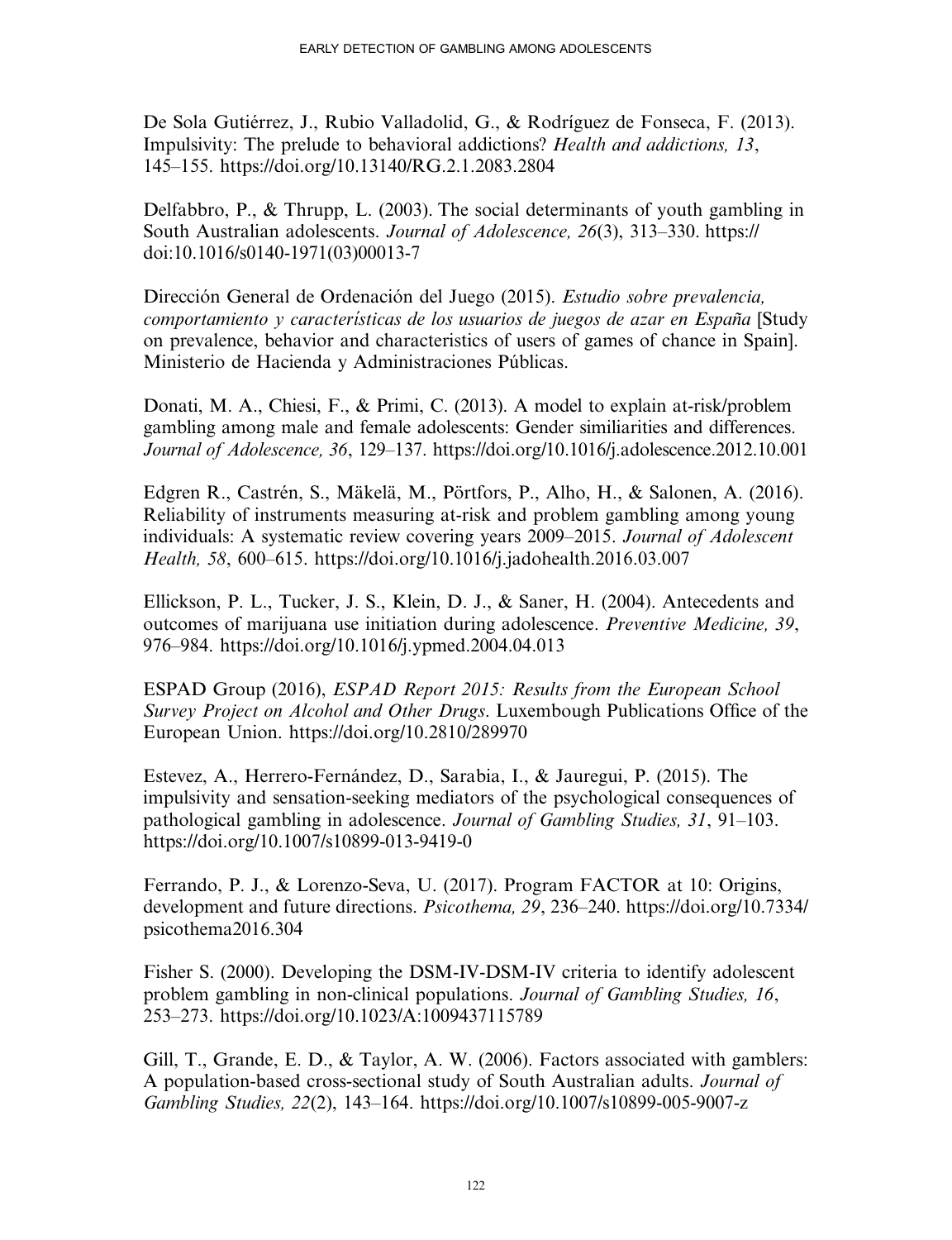Glanz, K., Rimer, B. K., & Viswanath, K. (2008). Health behavior and health education: Theory, research, and practice (4th ed.). Jossey-Bass.

González-Roz, A., Fernández-Hermida, J. R., Weidberg, S., Martínez-Loredo, V., & Secades-Villa, R. (2016). Prevalence of problem gambling among adolescents: A comparison across modes of access, gambling activities, and levels of severity. Journal of Gambling Studies, 32(2), 371–382. [https://doi.org/10.1007/s10899-016-](https://doi.org/10.1007/s10899-016-9652-4) [9652-4](https://doi.org/10.1007/s10899-016-9652-4)

Gupta, R., Nower, L., Derevensky, J. L., Blaszczynski, A., Faregh, N., & Temcheff, C. (2013). Problem gambling in adolescents: An examination of the pathways model. Journal of Gambling Studies, 29, 575–588.<https://doi.org/10.1007/s10899-012-9322-0>

Hayer, T., & Griffiths, M. D. (2014). The prevention and treatment of problem gambling in adolescence. In T. P. Gullotta & G. Adams (Eds.), *Handbook of* adolescent behavioural problems: Evidence-based approaches to prevention and treatment (2nd ed., pp. 467–486). New York: Springer.

Horn, J. L. (1965). A rationale and test for the number of factors in factor analysis. Psychometrika, 30, 179–85.<https://doi.org/10.1007/BF02289447>

Hosmer, Jr, D. W., Lemeshow, S., & Sturdivant, R. X. (2013). Applied logistic regression (3rd ed.). John Wiley.<https://doi.org/10.1002/9781118548387>

Iraurgi, I. (2009). Evaluación de resultados clínicos (II): Las medidas de la significación clínica o los tamaños del efecto [Evaluation of clinical results (II): Measurments of clinical significance or size of effect]. Norte de Salud Mental, 34, 94–110

Jiménez-Murcia, S., Alvarez-Moya, E. M., Stinchfield, R., Fernández-Aranda, F., Granero, R., Aymamí, N., Gómez-Peña, M., Jaurrieta, N., Bove, F., & Menchón, J. M. (2010). Age of onset in pathological gambling: Clinical, therapeutic and personality correlates. Journal of Gambling Studies, 26, 235–248. [https://doi.org/](https://doi.org/10.1007/s10899-009-9175-3) [10.1007/s10899-009-9175-3](https://doi.org/10.1007/s10899-009-9175-3)

Johnson, M. B. (2012). Experimental test of social norms theory in a real-world drinking environment. Journal Studies Alcohol Drugs, 73(5), 851–859. [https://doi.](https://doi.org/10.15288/jsad.2012.73.851) [org/10.15288/jsad.2012.73.851](https://doi.org/10.15288/jsad.2012.73.851)

Jonsson J., Abbott M. W., Sjöberg, A., & Carlbring, P. (2017). Measuring gambling reinforcers, over consumption and fallacies: The psychometric properties and predictive validity of the Jonsson-Abbott Scale. Frontiers in Psychology, 8, 1807. <https://doi.org/10.3389/fpsyg.2017.01807>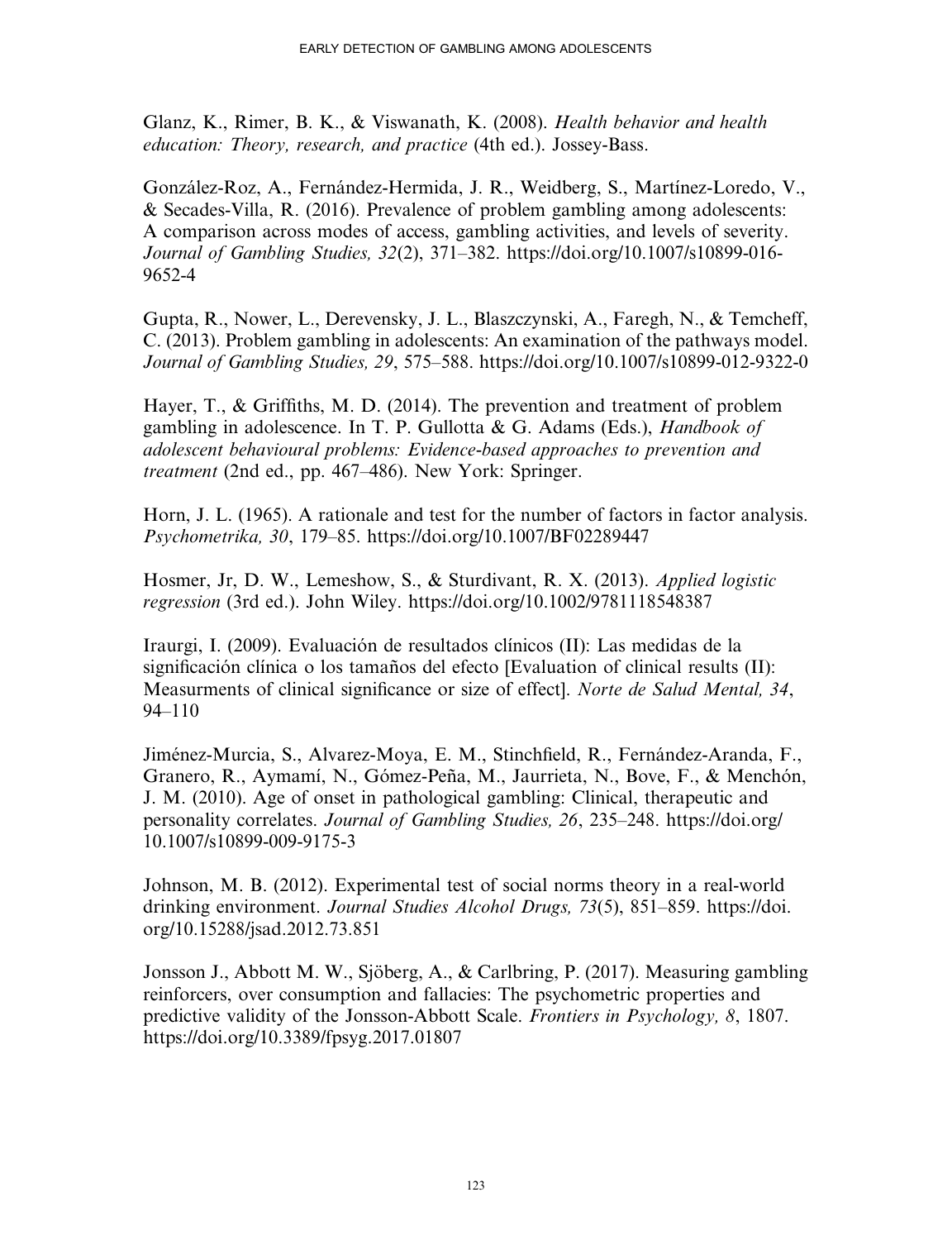Keen, B., Blaszczynski, A., & Anjoul, F. (2017). Systematic review of empirically evaluated school-based gambling education programs. Journal of Gambling Studies, 33, 301–325.<https://doi.org/10.1007/s10899-016-9641-7>

Kessler, R. C., Hwang, I., Labrie, R., Petukhov, M., Sampson, N. A., Winters, K. C., & Shaffer, H. J. (2008). The DSM–IV, pathological gambling in National Comorbidity Survey Replication. Psychological Medicine, 38, 1351–1360. [https://doi.](https://doi.org/10.1017/S0033291708002900) [org/10.1017/S0033291708002900](https://doi.org/10.1017/S0033291708002900)

King, D., Delfabbro, P., & Griffiths, M. (2010). The convergence of gambling and digital media: Implications for gambling in young people. Journal of Gambling Studies, 26(2), 175–187.<https://doi.org/10.1007/s10899-009-9153-9>

Kräplin, A., Bühringer, G., Oosterlaan, J., van den Brink, W., Goschke, T., & Goudriaan, A. E. (2014). Dimensions and disorder specificity of impulsivity in pathological gambling. Addictive Behaviors, 39(11), 1646–1651.<https://doi.org/> 10.1016/j.addbeh.2014.05.021

LaBrie, R., LaPlante, D., Nelson, S. N., Schumann, A., & Shaffer, H. J. (2007). Assessing the playing field: A prospective longitudinal study of Internet sports gambling behavior. Journal of Gambling Studies, 23, 347–362. [https://doi.org/](https://doi.org/10.1007/s10899-007-9067-3) [10.1007/s10899-007-9067-3](https://doi.org/10.1007/s10899-007-9067-3)

Ladouceur, R., Goulet, A., & Vitaro, F. (2013). Prevention programmes for youth gambling: A review of the empirical evidence. International Gambling Studies, 13, 141–159.<https://doi.org/10.1080/14459795.2012.740496>

Lee, G. P., Stuart, E. A., Ialongo, N. S., & Martins, S. S. (2014). Parental monitoring trajectories and gambling among a longitudinal cohort of urban youth. Addiction, 109, 977–985.<https://doi.org/10.1111/add.12399>

Lewis, M. A., Litt, D. M., Blayney, J. A., Lostutter, T. W., Granato, H., Kilmer, J. R., & Lee, C. M. (2011). They drink how much and where? Normative perceptions by drinking contexts and their association to college students' alcohol consumption. Journal of Studies in Alcohol and Drugs, 72(5), 844–53. [https://doi.org/10.15288/](https://doi.org/10.15288/jsad.2011.72.844) [jsad.2011.72.844](https://doi.org/10.15288/jsad.2011.72.844)

Li, S., Zhou, K., Sun, Y., Rao, L.-L., Zheng, R., & Liang, Z.-Y (2010). Anticipated regret, risk perception or both: Which is most likely responsible for our intention to gamble? Journal of Gambling Studies, 26(1), 105–116. [https://doi.org/10.1007/s10899-](https://doi.org/10.1007/s10899-009-9149-5) [009-9149-5](https://doi.org/10.1007/s10899-009-9149-5)

Lozano, J.H., Gordillo, F., & Pérez, M.A. (2014). Impulsivity, intelligence, and academic performance: Testing the interaction hypothesis. Personality and Individual Differences, 61–62, 63–68.<https://doi.org/10.1016/j.paid.2014.01.013>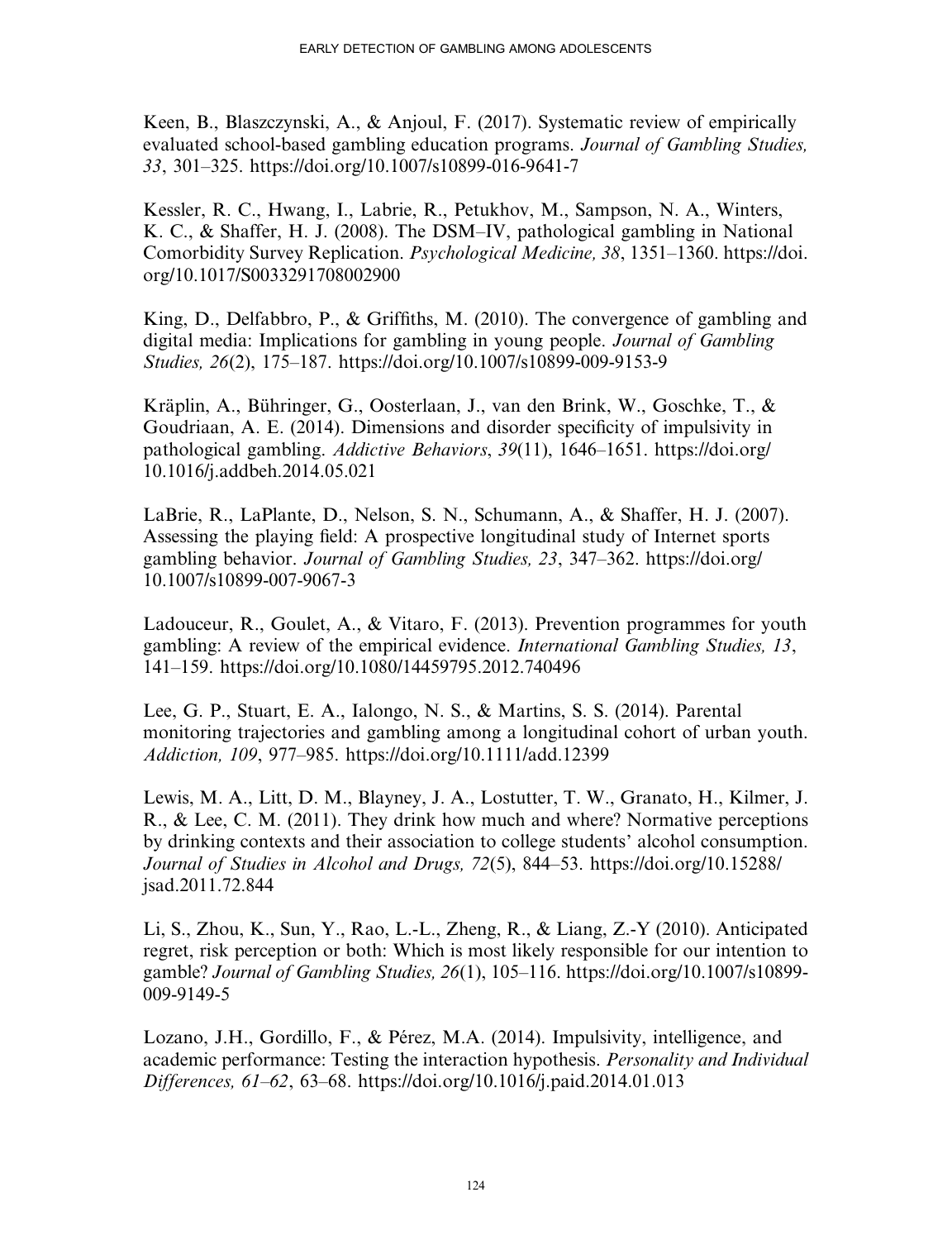Lloret, S., Ferreres, A., Hernández, A., & Tomás, I. (2017). The exploratory factor analysis of items: Guided analysis based on empirical data and software. Anales de Psicología, 33(2), 417–432.<https://doi.org/10.6018/analesps.33.2.270211>

Maccoby, E. E. (1992). The role of parents in the socialization of children: An historic overview. Developmental Psychology, 28, 1006–1017. [https://doi.org/10.1037/](https://doi.org/10.1037/0012-1649.28.6.1006) [0012-1649.28.6.1006](https://doi.org/10.1037/0012-1649.28.6.1006)

Maccoby, E. E., & Martin, J. A. (1983). Socializations in the contexts of the family: Parent child interactions. In P. H. Mussen (Ed.), *Handbook of child psychology*. Vol. 4. Socialization, personality, and social development. Wiley.

Maclaren, V. V., Fugelsang, J. A., Harrigan, K. A., & Dixon, M. J. (2011). The personality of pathological gamblers: A meta-analysis. Clinical psychology review, 31(6), 1057–1067.<https://doi.org/10.1016/j.cpr.2011.02.002>

McBride, J., & Derevensky, J. (2009). Intenet gambling behavior in a sample of online gamblers. International Journal of Mental Health Addiction, 7(1), 149–167. <https://doi.org/10.1007/s11469-008-9169-x>

Míguez, M. C., & Becoña, E. (2015). Do cigarette smoking and alcohol consumption associate with cannabis use and problem gambling among Spanish adolescents? Adicciones, 27, 8–16.

Molinaro, S., Canale, N., Vieno, A., Lenzi, M., Siciliano, V., Gori, M., & Santinello, M. (2014). Country and individual-level determinants of probable problematic gambling in adolescence: A multi-level cross-national comparison. Addiction, 109, 2089–2097<https://doi.org/10.1111/add.12719>

Ólason, D. T., Kristjansdottir, E., Einarsdottir, H., Haraldsson, H., Bjarnason, G., & Derevensky, J. (2011). Internet gambling and problem gambling among 13 to 18 year old adolescents in Iceland. Journal Mental Health Addiction, 9(3), 257–263. <https://doi.org/10.1007/s11469-010-9280-7>

Page, R. M., Ihasz, F., Hantiu, I., Simonek, J., & Klarova, R. (2008) Social normative perceptions of alcohol use and episodic heavy drinking among Central and Eastern European adolescents. Substance Use and Misuse, 43(3–4), 361–373. <https://doi.org/10.1080/10826080701202866>

Park, H. S., & Jung, S. Y. (2012). Development of a gambling addictive behavior scale for adolescents in Korea. Journal of Korean Academy of Nursing, 42(7), 957–64. <https://doi.org/10.4040/jkan.2012.42.7.957>

Plutchik R., & van Pragg. H. (1989). The measurement of suicidality, aggressivity and impulsivity. Progress in Neuro-Psychopharmacology & Biological Psychiatry, 13, 23–34. [https://doi.org/10.1016/0278-5846\(89\)90107-3](https://doi.org/10.1016/0278-5846(89)90107-3)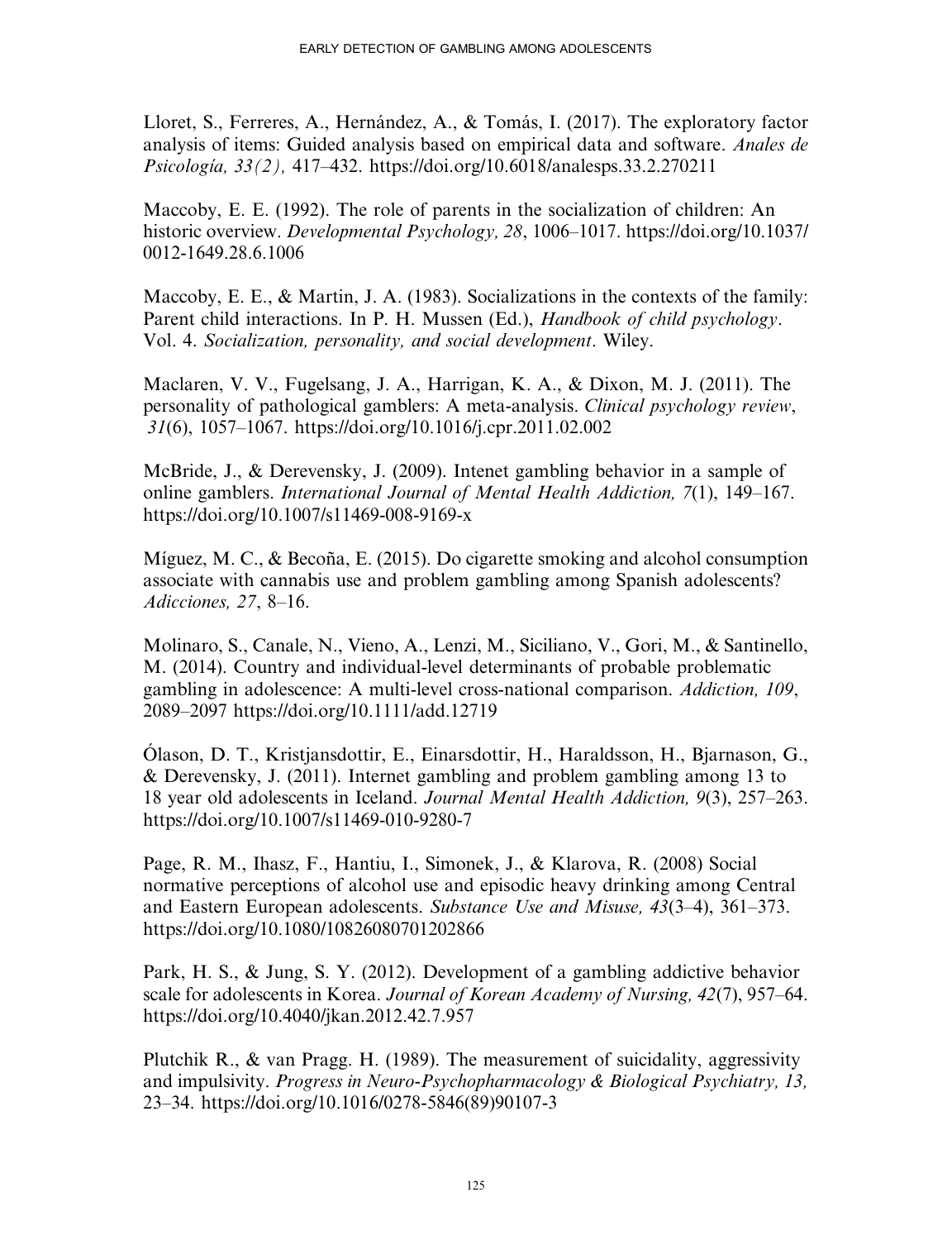Raylu, N., & Oei, T. (2004). The Gambling Related Cognitions Scale (GRCS): Development, confirmatory factor validation and psychometric properties. Addiction, 99, 757–769.<https://doi.org/10.1111/j.1360-0443.2004.00753.x>

Reardon, K. W., Wang, M., Neighbors, C., & Tackett, J. L. (2019). The personality context of adolescent gambling: Better explained by the big five or sensation-seeking? Journal of Psychopathology and Behavioral Assessment, 41, 69–80. [https://doi.org/](https://doi.org/10.1007/s10862-018-9690-6) [10.1007/s10862-018-9690-6](https://doi.org/10.1007/s10862-018-9690-6)

Secades-Villa, R., Martínez-Loredo, V., Grande-Gosende, A., & Fernández-Hermida, J. R. (2016). The relationship between impulsivity and problem gambling in adolescence. Frontiers in Psychology, 7, 1931. [https://doi.org/10.3389/](https://doi.org/10.3389/fpsyg.2016.01931) [fpsyg.2016.01931](https://doi.org/10.3389/fpsyg.2016.01931)

Stewart, S. H., and Zack, M. (2008). Development and psychometric evaluation of a three-dimensional gambling motives questionnaire. Addiction 103, 1110–1117. <https://doi.org/10.1111/j.1360-0443.2008.02235.x>

Shaffer, H. J., Hall, M., & Vander Bilt, J. (1999). Estimating the prevalence of disordered gambling behavior in the United States and Canada: A research synthesis. American Journal of Public Health, 89, 1369–1376. [https://doi.org/10.2105/](https://doi.org/10.2105/AJPH.89.9.1369) [AJPH.89.9.1369](https://doi.org/10.2105/AJPH.89.9.1369)

Shaffer, H. J., LaBrie, R., & LaPlante, D. (2004). Laying the foundation for quantifying regional exposure to social phenomena: Considering the case of legalized gambling as a public health toxin. Psychology of Addictive Behaviors, 18(1), 40–48. <https://doi.org/10.1037/0893-164X.18.1.40>

Shaffer, H., & Labrie, R. (1994). Pathological gambling among adolescents: Massachusetts Gambling Screen (MAGS). Journal of Gambling Studies, 10(4), 339–362.<https://doi.org/10.1007/BF02104901>

Spurrier, M., Blaszczynski, A., & Rhodes, P. (2015). Gambler risk perception: A mental model and grounded theory analysis. Journal of Gambling Studies, 31, 887–906.<https://doi.org/10.1007/s10899-013-9439-9>

Stewart, M. E., Ebmeier, K. P., & Deary, I. J. (2004). The structure of Cloninger's Tridimensional Personality Questionnaire in a British sample. Personality and Individual Differences, 36, 1403–1418. [https://doi.org/10.1016/S0191-8869\(03\)00237-X](https://doi.org/10.1016/S0191-8869(03(00237-X)

Tani, F., Ponti, L., & Ghinassi, S. (2020). Sensation seeking and gambling behavior in adolescence: Can externalizing problems moderate this relationship? International Journal of Environmental Research and Public Health, 17(23), 8986. [http://doi.org/](http://doi.org/10.3390/ijerph17238986) [10.3390/ijerph17238986](http://doi.org/10.3390/ijerph17238986)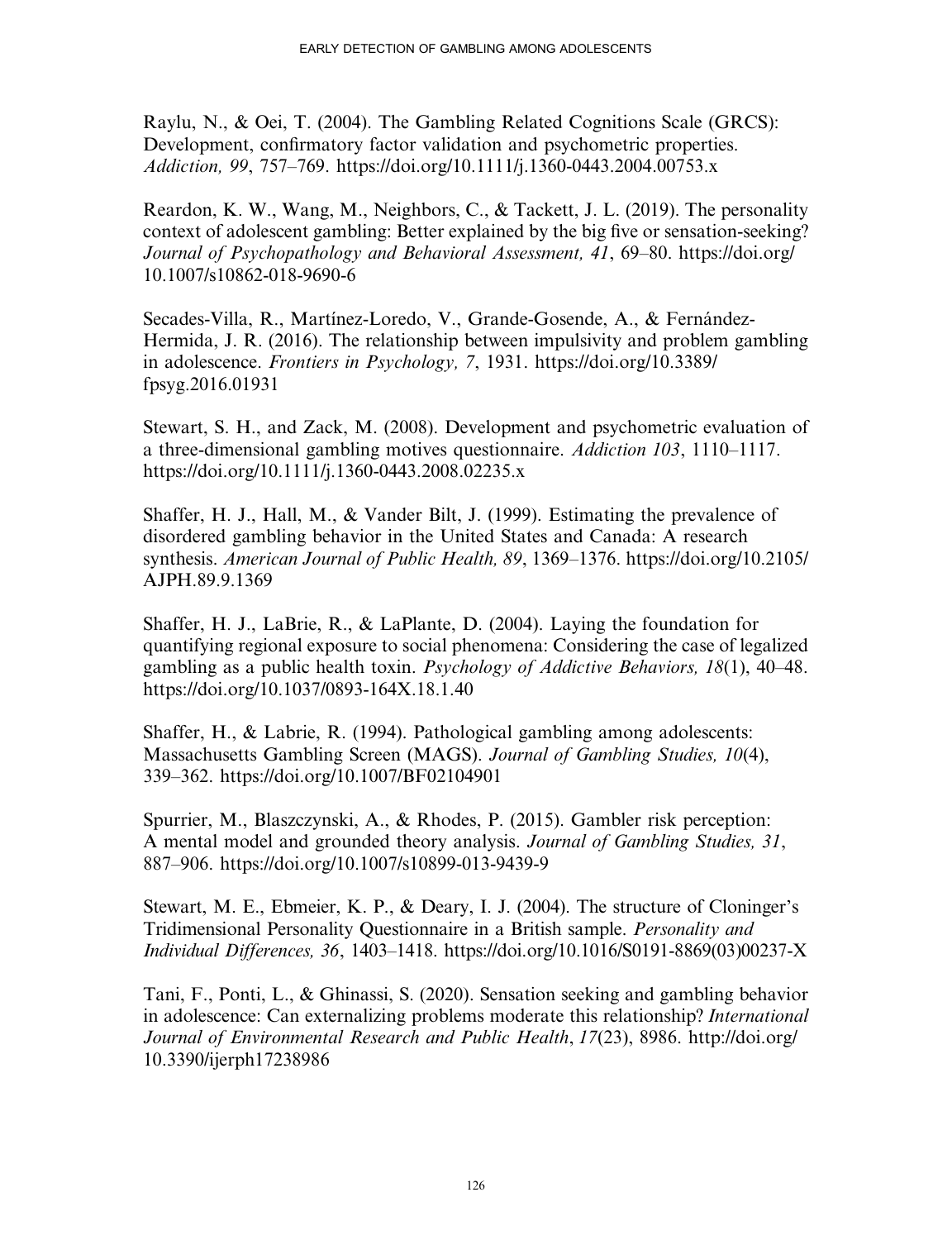Tremblay, J., Stinchfield, R., Wiebe, J., &Wynne, H. (2010). Canadian adolescent gambling inventory (CAGI): Phase III final report. Canadian Centre on Substance Abuse.<https://prism.ucalgary.ca/handle/1880/48158>

Vachon, J., Vitaro, F., Wanner, B., & Tremblay, R. E. (2004). Adolescent gambling: Relationship with parent gambling and parenting practices. Psychology of Addictive Behaviors, 18, 398–401.<https://doi.org/10.1037/0893-164X.18.4.398>

Vigil-Colet, A., & Morales-Vives, F. (2005) How impulsivity is related to intelligence and academic achievement. Spanish Journal of Psychology, 8, 199–204. [https://doi.](https://doi.org/10.1017/S1138741600005072) [org/10.1017/S1138741600005072](https://doi.org/10.1017/S1138741600005072)

Walther, B., Morgenstern, M., & Hanewinkel, R. (2012). Co-occurrence of addictive behaviours: Personality factors related to substance use, gambling and computer gaming. European Addiction Research, 18, 167–174. [https://doi.org/10.1159/](https://doi.org/10.1159/000335662) [000335662](https://doi.org/10.1159/000335662)

Wanner, B., Vitaro, F., Ladouceur, R., Brendgen, M., & Tremblay, R. E. (2006). Joint trajectories of gambling, alcohol and marijuana use in adolescence: A person and variable-centered developmental approach. Addictive Behaviors, 31, 566–580. <https://doi.org/10.1016/j.addbeh.2005.05.037>

Wiebe, J. M., & Cox, B. J. (2005). Problem and probable pathological gambling among older adults assessed by the SOGS-R. Journal of Gambling Studies, 21(2), 205–221.<https://doi.org/10.1007/s10899-005-3032-9>

Woicik, P. A., Stewart, S. H., Pihl, R. O., & Conrod, P. J. (2009).The substance use risk profile scale: A scale measuring traits linked to reinforcement-specific substance use profiles. Addictive Behaviors, 34, 1042–1055. [https://doi.org/10.1016/j.](https://doi.org/10.1016/j.addbeh.2009.07.001) [addbeh.2009.07.001](https://doi.org/10.1016/j.addbeh.2009.07.001)

Winters, K.C., Stinchfield, R., & Fulkerson, J. (1993). Towards the development of an adolescent gambling problem severity scale. Journal of Gambling Studies, 9, 63–84.<https://doi.org/10.107/BF01019925>

\*\*\*\*\*\*\*

Submitted November 24, 2020; accepted November 17, 2021. This article was peer reviewed. All URLs were available at the time of submission.

For correspondence: Víctor Cabrera-Perona, Ph.D., Health Psychology Department. Universidad Miguel Hernández Elche. Campus de San Juan. Ed. Muhammad al-Shafra. Phone number: +34 619 115 733. E-mail: [vcabrera@umh.es](mailto:vcabrera@umh.es)

Competing interests: None reported (all authors).